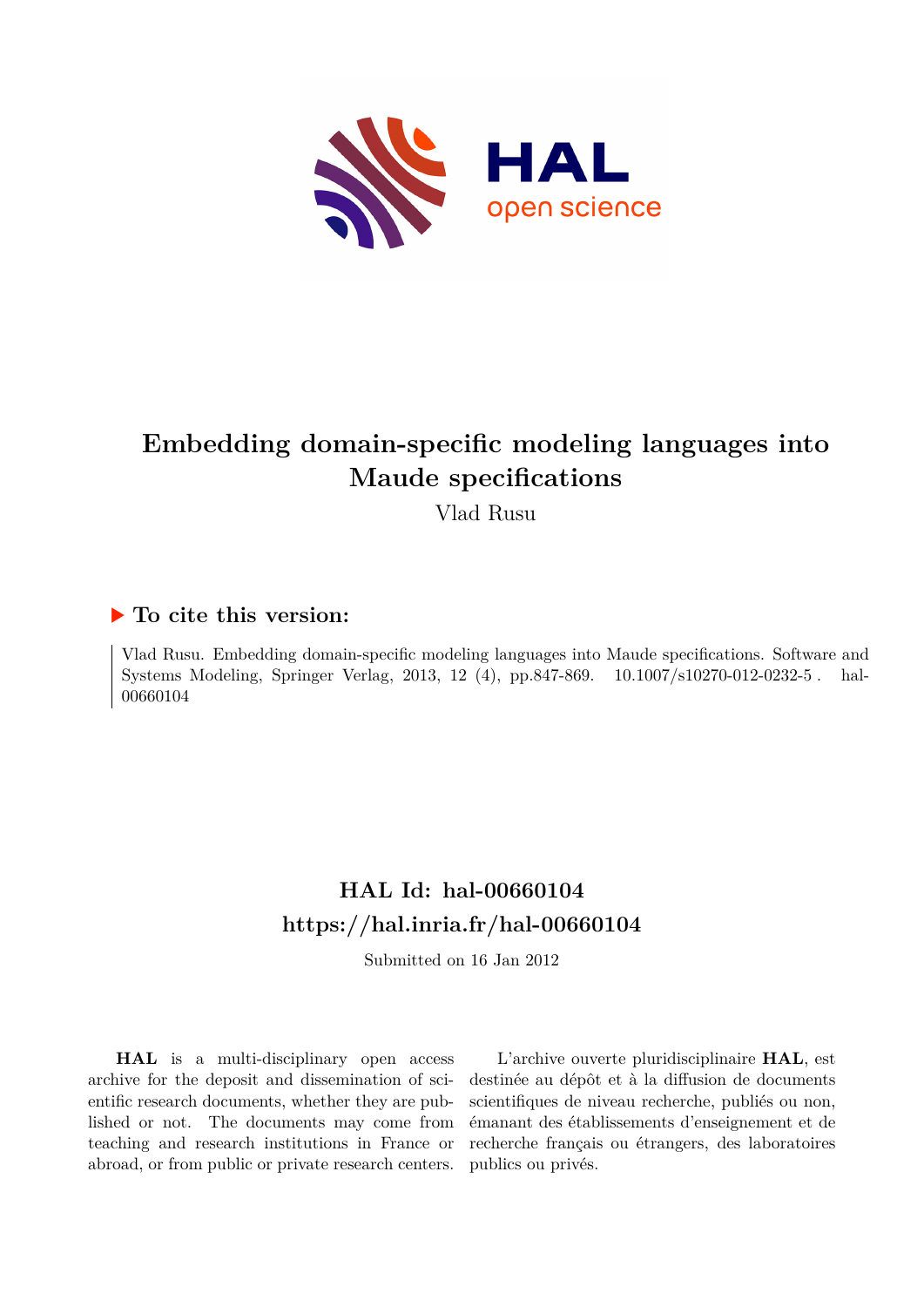#### **Vlad Rusu**

Inria Lille Nord-Europe & Laboratoire d'Informatique Fondamentale de Lille, France

The date of receipt and acceptance will be inserted by the editor

**Abstract** We propose a formal approach for the definition and analysis of domain-specific modelling languages (DSML). The approach uses standard model-driven engineering artifacts for defining a language's syntax (using metamodels) and its operational semantics (using model transformations). We give formal meanings to these artifacts by translating them to the Maude language: metamodels and models are mapped to equational specifications, and model transformations are mapped to rewrite rules between such specifications, which are also expressible in Maude thanks to Maude's reflective capabilities. These mappings provide us, on the one hand, with abstract definitions of the MDE concepts used for defining DSML, which naturally capture their intended meanings; and, on the other hand, with equivalent executable definitions, which can be directly used by Maude for formal verification.

We also study a notion of operational semantics-preserving model transformations, which are model transformations between two DSML that ensure that each execution of a transformed instance is matched by an execution of the original instance. We propose a semidecision procedure, implemented in Maude, for checking the semantics-preservation property. We also show how the procedure can be adapted for tracing finite executions of the transformed instance back to matching executions of the original one. The approach is illustrated on xSPEM, a language for describing the execution of activities constrained by time, precedence, and resource availability.

#### **1 Introduction**

Domain-Specific Modelling Languages (DSML) are languages dedicated to modelling in specific application areas. Recently, the design of DSML has become widely accessible to engineers trained in Model-Driven Engineering (MDE). Designing a DSML amounts to defining a *metamodel* for the language's abstract syntax; then, the language's operational semantics is expressed using *model transformations* over the metamodel. The analogy with the Structured Operational Semantics (SOS)

framework [1] is that models play the roles of abstract syntax trees, and model transformations play the role of SOS rules.

One can reasonably anticipate that this democratisation of language design will result in numerous languages. Formal approaches can benefit language designers by helping them to avoid or to detect errors. But, in order to have a chance of being accepted, formal approaches have to follow an accepted design process such as the MDE-based one mentioned above.

We propose here such an approach, which uses the Maude formal executable specification language [2] to formalise the MDE-based framework for DSML definition. Hence, languages defined in that framework are also implicitly formalised, and their designer have access to Maude's verification tools.

One domain where formal approaches can be beneficial is that of model-based, stepwise-refinement design processes. In each step of such a process there are two DSML  $\mathcal{L}_1$  and  $\mathcal{L}_2$ , each endowed with an operational semantics, and a model transformation  $\phi$  between  $\mathcal{L}_1$  and  $\mathcal{L}_2$ . Here,  $\mathcal{L}_1$  is a higherlevel "specification" language,  $\mathcal{L}_2$  is a lower-level "implementation" one, and  $\phi$  is a refinement between these levels. A natural requirement for the refinement  $\phi$  to be "correct" is that for each instance of  $\mathcal{L}_1$ , its image by  $\phi$  can perform "no more" than the original - every execution of the copy must "correspond" to some execution of the original - because one does not want executions in the implementation that are not accounted for in the specification. When these conditions are met we say that the model transformation/refinement  $\phi$  is *semantics preserving*. Also, one may wish to *compute*, for any given execution of the copy, the executions of the original that match it (resulting in so-called "execution traceability").

In this paper we also propose formal definitions for the semantics-preservation property of model transformations and the execution-tracing problem. The definitions are direcly implemented in Maude and are formally verifiable by the tool.

The proposed approach extends our work [3], where we chose to represent metamodels (UML class diagrams possibly enriched with OCL constraints) and models as Maude equational specifications, such that model-to-metamodel conformance is automatically verifiable by equational reduction.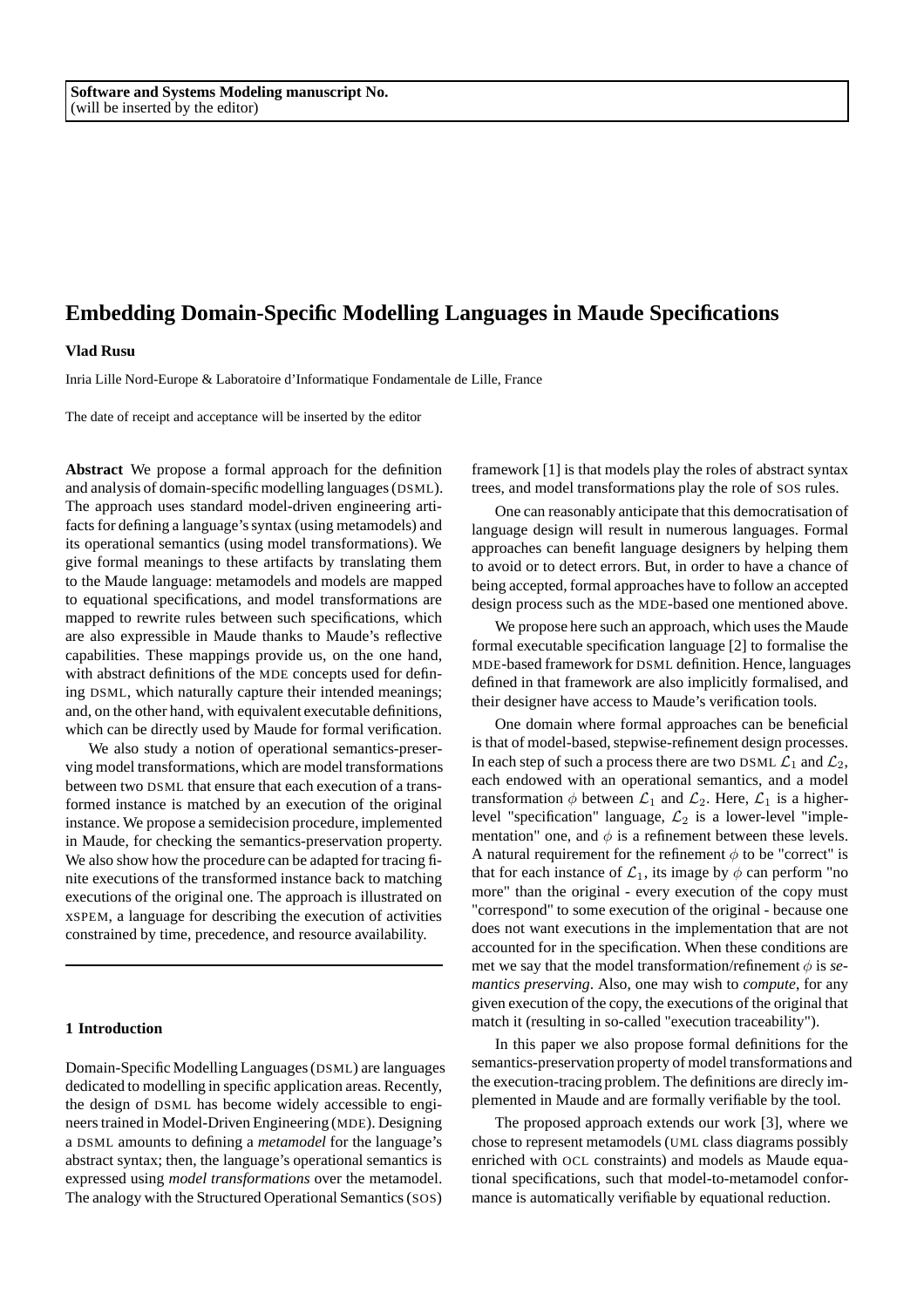*Contributions.* The semantics of Maude specifications, based on algebras [4], provides models and metamodels with a formal semantics. We use it to propose an abstract definition of model-to-metamodel conformance, as an "inclusion" of the semantics of the model into that of the metamodel. The advantage of this abstract definition is that it captures the intuition that a model conforms to a metamodel if the model "belongs to" the metamodel. The downside of the abstract definition is that it cannot be used for checking conformance: that requires an "executable" definition, like the one from [3]. We reconcile the two definitions by proving them equivalent.

In the same spirit, we propose abstract definitions for model transformations (which we use for defining a DSML's operational semantics, as well as translations between DSML) as computable *functions, or relations, between the semantics of their metamodels*. This captures the intuition that model transformations are functions/relations between metamodels. We prove that equivalent executable definitions for model transformations are *equationally defined functions, respectivelly, rewrite relations, over Maude specifications of models*, which are expressible in Maude thanks to its reflective nature.

Again, the abstract definition captures the intuition (that model transformations are functions/relation between metamodels), whereas the executable definition can be used by Maude for formal verification. That is, Maude can explore a language's executable operational semantics in order to model check temporal properties of instances of the languages.

We illustrate the approach by defining a very simple DSML for finite automata. (This only serves as an illustration; of course, finite automata do not need a DSML as a definition.) To demonstrate the approach's feasability we also define a more involved example adapted from [5]: xSPEM, a language for activities constrained by time, by resources, and by precedence relations. We chose it because it is an executable language and because is based on an OMG standard [6]. The examples suggest a natural and expressive way of expressing operational semantics and model transformations, mixing graphical rewrite rules and OCL [7] text for side-conditions.

We also show to optimise operational-semantics rules with respect to *given* initial DSML instances. The idea is that all reachable instances from a given initial instance can only differ from the initial instance with respect to a certain "dynamic" part, hence, rules can be "pre-instantiated" on the (invariant) "structural" part, yielding the same rewrite relation from the initial instance, but with fewer/simpler matchings.

Next, we turn to semantics-preserving model transformations. We formalise this notion by requiring that the transformation induces an *observational simulation* between the *observational transition systems* [8] generated by the operational semantics of the two DSML. The framework of observational transition systems and simulations is adequate for comparing executions of DSML because what actually changes during execution is typically a small part of a model - the "dynamic" part, which may consist of a few attributes and links. Observational transition systems allow for "observations" of the dynamic part only, and observational simulations allow to compare executions with respect to the dynamic part only.

We then define a semidecision procedure and its implementation in Maude for automatically checking whether a model transformation between two instances of two DSML is semantics-preserving in the above sense. Semidecision here means that if the simulation does not hold, then our procedure will detect this; otherwise, the procedure may not terminate.

Hence, the procedure detects all semantics-preservation errors. Another interest of our procedure lies in the fact that it encodes semantical preservation as an invariance property, enabling (in principle) the use of theorem-proving techniques for invariants, also available in Maude [9,10], for interactively proving that observational simulation does hold.

Finally, we give a version of the procedure that solves the "execution traceability" problem: given an execution  $\rho$  of an instance of the image by the transformation, it returns an encoding of all executions of the original that match  $\rho$ . We illustrate this on a transformation from xSPEM to *hierarchical extended state machines* (similar to UML state machines).

*Organisation.* The rest of the paper is organised as follows. In Section 2 we briefly present the Maude language. In Section 3 we present our Maude encoding of MDE notions related to DSML: metamodel, model, conformance, operational semantics, and model transformations, and illustrate them on a simple example based on automata. In Section 4 we illustrate our approach on the xSPEM language. In Section 5 we deal with semantics-preserving model transformations and with the execution-tracing problem. Section 6 presents related work and future work, and concludes. The Appendix contains proofs of some technical lemmas. The Maude code for the examples in the paper is currently available online at http://researchers.lille.inria.fr/~rusu/SoSym.

#### **2 Background**

Maude specifications are written in Membership Equational Logic (MEL) or Rewriting Logic (RL), a superset of MEL. We briefly present them here, mostly by means of examples. The interested reader can consult [2] and the refereces therein.

#### *2.1 Syntax*

A MEL specification consists of a set of *sorts*; of a partial order on sorts called the *subsorting* relation; of a set of *operations*, which are functions between the sorts, each of which has an *arity*, where constants are 0-ary functions; and of a set of *axioms* defining the operations. Axioms are (possibly conditional) *equations* between terms, or *memberships* of terms into sorts. Among the equational axioms, some particularly important ones (associativity, commutativity, identity, . . . ) can be associated to some operators, saving to users the trouble of writing an explicit equation. A *term* is either a constant or a variable of a given sort, or the application of an operation to the appropriate number of terms of the appropriate sorts. A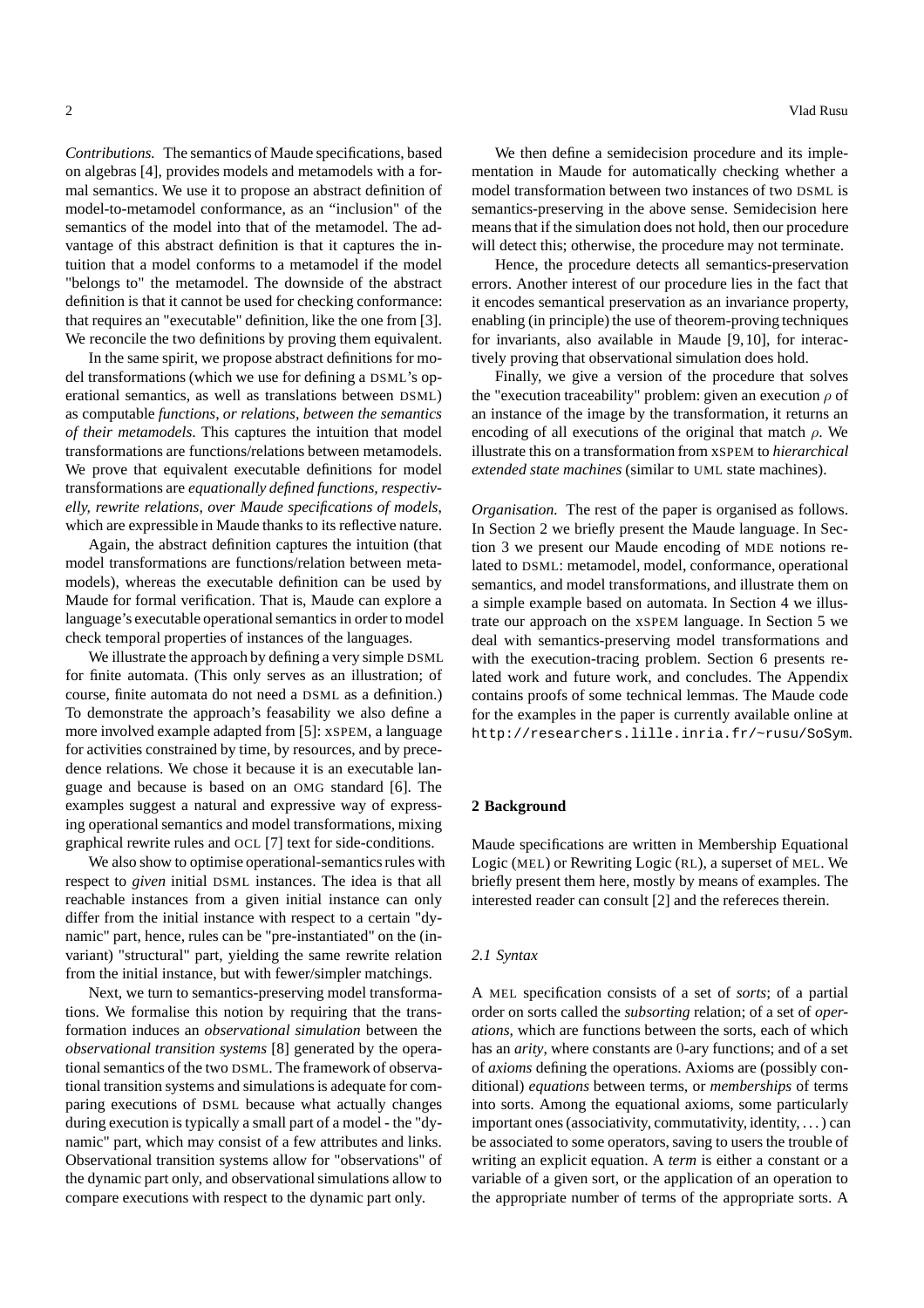```
fmod ELEMENT is
sort Element
pos a b : -& Element.
endfm
fmod ELEMENT-SET is
protecting ELEMENT .
sort Set .
subsort Element < Set .
op empty : -> Set .
op_{-1}: Set Set -> Set [assoc comm id: empty].
eq X:Element, X:Element = X:Element .
endfm
```
**Figure 1** Specifications ELEMENT and ELEMENT-SET.

*ground term* is a term without variables. *Order-sorted* logic is a subset of MEL allowing only for equations as axioms (excluding memberships). Rewriting Logic is a superset of MEL, which also allows for (possibly conditional) *rewrite rules*.

*Example 1* Two simple order-sorted specifications are shown in Figure 1, using (mostly, self-explanatory) Maude syntax. They encode the standard way of defining finite sets in Maude. Sets are constructed using the empty constant, or by taking unions of sets, denoted by the , operation in Figure 1, which is declared to be associative, commutative, and to have empty as its identity element. There is a sort Element for elements, which consists of the constants a and b. This sort is defined in another specification, called ELEMENT, which is *protectively extended* by the specification ELEMENT-SET. This means that the definitions in the protected specification become available in the protecting one, and that their semantics is not altered (more explanations on semantics follow).

Next, the subsorting relation Element<Set says that every element is a set. Note that, with this definition, a set would allow for multiple copies of elements. To avoid this, the equation X:Element,X:Element=X:Element prevents elements to occur in a set more than once. However, if this equation is replaced by a *rewrite rule*, written in Maude syntax X:Element,X:Element=>X:Element, the intepretation is different: the equation is a part of the definition of sets; by contrast, the rule could be part of the *operational semantics* of a system whose states are multisets.

#### *2.2 Semantics*

The semantics of a MEL specification is defined in terms of *algebras*. Defining an algebra for a specification S consists in interpreting each sort of  $S$  as a set such that the subsorting relation is interpreted by the subset relation. The operations are then interpreted as functions between the corresponding sets (or by constants in the corresponding sets). It is required that the interpretation satisfies the specification's axioms. We shall denote by  $A \models \phi$  the satisfaction of a formula  $\phi$  of a specification S by an algebra A of S, with the usual meaning - when interpreted in  $\mathcal{A}$ , the formula  $\phi$  evaluates to *true*.

The *initial algebra* of a MEL specification is intuitively the "most natural interpretation" of the specification; for the specification depicted in Figure 1 it consists of sets of as and bs. Formally, the initial algebra interprets each sort s as the *set of equivalence classes of ground terms* that can be proved to be of sort s using MEL's deductive system [4] where two terms are in the same equivalence class iff they can be proved equal using the deductive system of MEL. The functions interpreting the non-constant operations are then implicitly defined by the specifications's axioms. Note that even though the initial algebra is the most natural interpretation of a MEL specification it is by no means the only one.

The *initial semantics* of a MEL specification consists of its initial algebra. We denote  $|S|$  the initial semantics of a specification S. The *loose semantics* of a MEL specification  $S$  is the set of all its algebras. We use the initial semantics for MEL specifications denoting models, and a subset of the loose semantics for MEL specifications representing metamodels.

The initial semantics of a Maude RL specification is a *transition system* whose states are equivalence classes of ground terms, and whose transition relation interprets the *rewrite relation* of the RL specification (two classes  $[t_1]$ ,  $[t_2]$  are in relation if  $t_2$  is obtained from  $t_1$  by exactly one rewrite). We shall use this semantics to define the operational semantics of DSML, and, more generally, that of model transformations.

#### *2.3 Reflectiveness*

We shall use the fact that Maude is *reflective*: there exists a Maude specification that *metarepresents* all Maude specifications, including itself. For MEL specifications this is achieved by a function fmod\_is\_sorts\_. \_\_\_\_endfm, defined at Maude's *meta-level*, which takes 7 arguments (corresponding to the number of underscores). For example, the specification ELEMENT-SET is obtained by applying the above function to metarepresentations of the following parameters: a name (here, ELEMENT-SET); a set of imported specifications (here, ELEMENT); a set of sorts (here, Set); a subsorting relation (here, Element < Set), a set of operation declarations (here, empty and \_,\_); a set of membership axioms (here, there are none); and a set of equations (here, the sole equation  $X:Element, X:Element=X:Element.$ 

The resulting *metarepresentation* of the Maude specification ELEMENT-SET in Figure 1 is shown in Figure 2. Syntactical differences with the original are minor: for instance, all identifiers are *quoted*, and all operations are in prefix form.

More important differences lie in the fact that the metarepresentations  $\overline{S}$  of Maude specifications  $S$  are *terms*, hence, they can be processed just as any term within Maude specifications. We shall exploit this fact for defining operational semantics and model transformations, using equationally defined functions and/or rewrite rules over (metarepresentations of) Maude specifications denoting models conforming to a given metamodel. An important formal property of reflection that we shall use is that it is *injective*: for distinct specifications  $S_1$ ,  $S_2$ , their metarepresentations  $S_1$ ,  $S_2$  are distinct.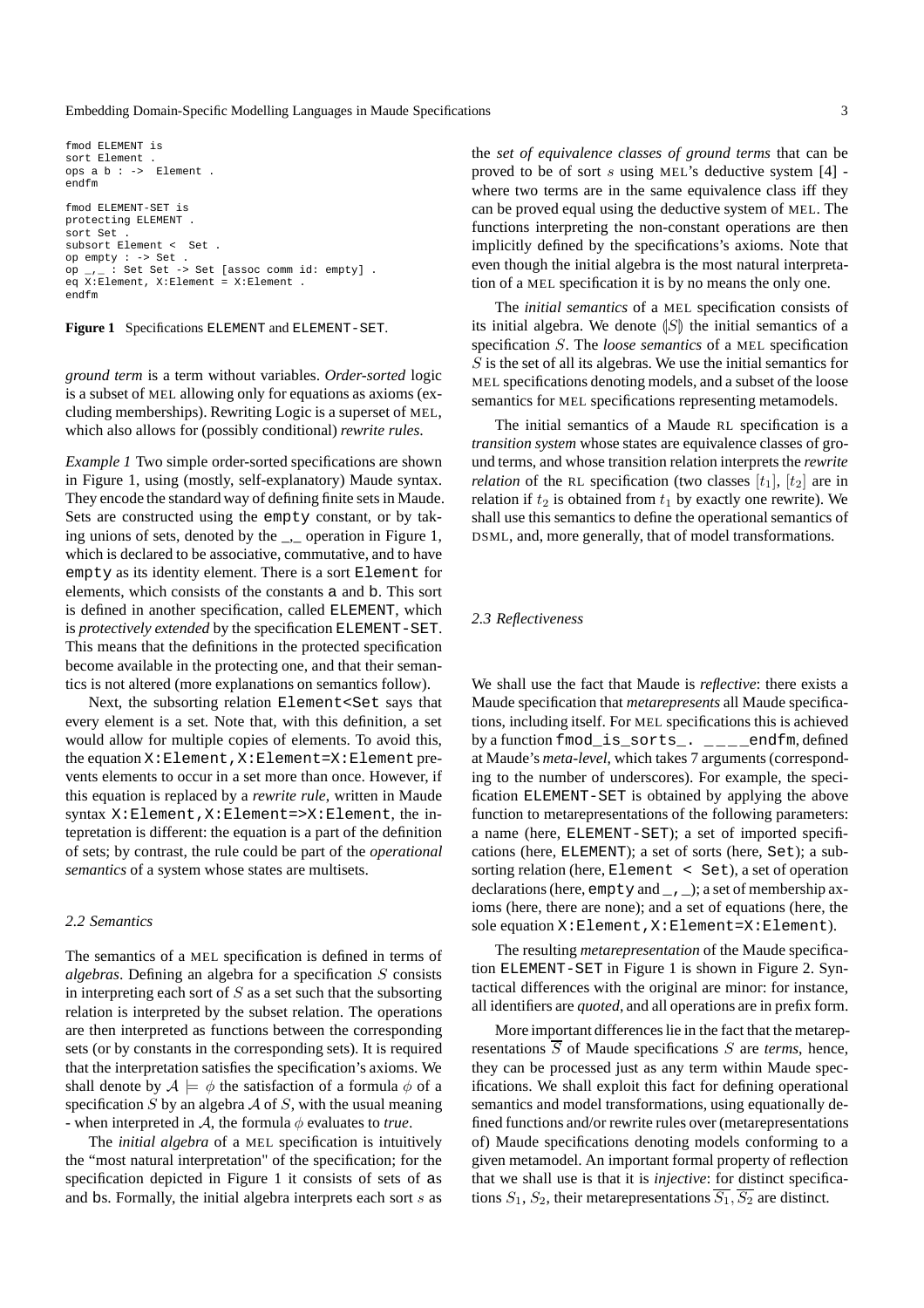fmod 'ELEMENT-SET is protecting 'ELEMENT . sorts 'Set . subsort 'Element < 'Set op 'empty : nil -> Set [none] . op '\_,\_ : Set Set -> Set [assoc comm id('empty.Set) ] . none . eq '\_,\_['X:Element, 'X:Element] = 'X:Element [none] . endfm

**Figure 2** Metarepresentation of the specification ELEMENT-SET.



 $Transition. all instances \rightarrow for All(t : Transition | t. label \neq \text{""})$ 

**Figure 3** Metamodel for finite automata without silent transitions.



**Figure 4** A non-conformant model of the metamodel in Fig 3.

#### **3 Representing DSML into Maude**

In this section we propose abstract definitions for the essential notions involved in DSML: metamodel, model, model-tometamodel conformance, operational semantics, and model transformations. For conformance, operational semantics, and model transformations we show the equivalence of abstract definitions with executable ones, which can be used by Maude for verification, and which rely on Maude's reflectiveness.

We take the commonly shared view that meta-models are UML class diagrams possibly enriched with OCL constraints.

*Example 2* The metamodel in Figure 3 represents finite automata. The unidirectional association from the class *Automaton* to the class *State* denotes the *active* state. The *InitState* subclass of *State* represents initial states of automata. The class *Automaton* has the *trace* attribute - a string of characters, obtained by concatenating *labels* of *transitions* fired by the automaton. Transitions are associated to *orig*in and *desti*nation states. The opposite roles, from the point of view of states, are those of *in*coming and *out*going transitions. The roles of associations are labelled with multplicities, e.g., transitions have one origin and one destination state. The OCL *invariant* below the diagram says that the automaton does not have "silent transitions": the labels of transitions are nonempty.

Figure 4 shows a model of an automaton as an object diagram of the class diagram in Figure 3. It is composed of: a self-loop labelled "a" on the (active and initial) state  $s_0$ ; a transition from state  $s_0$  to state  $s_1$  labelled ""; and a self-loop labelled " $b$ " on  $s_1$ . It does not conform to the metamodel in Figure 3 because it violates the metamodel's OCL invariant.

*Model and metamodel representations in Maude.* We give semantics to (meta)models by representing them in Maude.

We first discuss the already existing alternatives [11, 12]. One the one hand, [11] base their representation on Maude's object oriented extension embodied in *Full Maude* (an extension of Maude, written in Maude itself). On the other hand, [12] represent metamodels as sorts, which are defined in Maude using membership axioms, and specify the constraints that the models conforming to a given metamodel must satisfy.

Our proposal is to represent both metamodels and models as Maude *specifications*, and to take advantage of the algebrabased semantics of Maude specifications to provide them with formal meanings. By doing so, we avoid the complexity of expressing conformance by means of memberships, or of having to rely on Maude's object-oriented extension. This relative simplicity allows us to avoid some issues arising in the anterior works [11,12], where definitions for metamodels are quite complex, with the consequence that encodings of modelto-metamodel conformance were not shown to be decidable.

Hence, we take a different approach - we represent metamodels and models as order-sorted specifications. Classes, inheritance, class attributes, and associations, are mapped to existing constructions of order-sorted specifications: respectively, to sorts, to subsorting relations, and to functions between sorts. Constructions present in models are also mapped to corresponding constructions of order-sorted specifications, and OCL invariants are mapped to equations, such that, overall, the specifications representing object diagrams are *ground confluent and terminating* [13]. This ensures the decidability of model-to-metamodel conformance, and provides us with a correct and reasonably efficient procedure for checking it.

#### *3.1 Metamodels*

A metamodel is a class diagram possibly enriched with OCL invariants. We consider a minimal notion of class diagrams, consisting of a set of classes with attributes, of unidirectional associations between classes, whose roles have [0..∗] multiplicities, of a partial-order generalisation between classes, and of OCL invariants that are syntactically and semantically correct in the context of a given class diagram. We here assume that these concepts are known without further definitions. Other features of class diagrams (bidirectional associations, roles with multiplicities other than [0..∗], composition and aggregation associations. . . ) are not considered since they do not any expressiveness - they can be equivalently encoded using the existing constructions and OCL constraints<sup>1</sup>.

<sup>1</sup> For example, a bidirectional association between the classes  $c_1$ and  $c_2$ , which in the association play the roles  $r_1$  and  $r_2$ , respectively, can be encoded using two unidirectional associations: one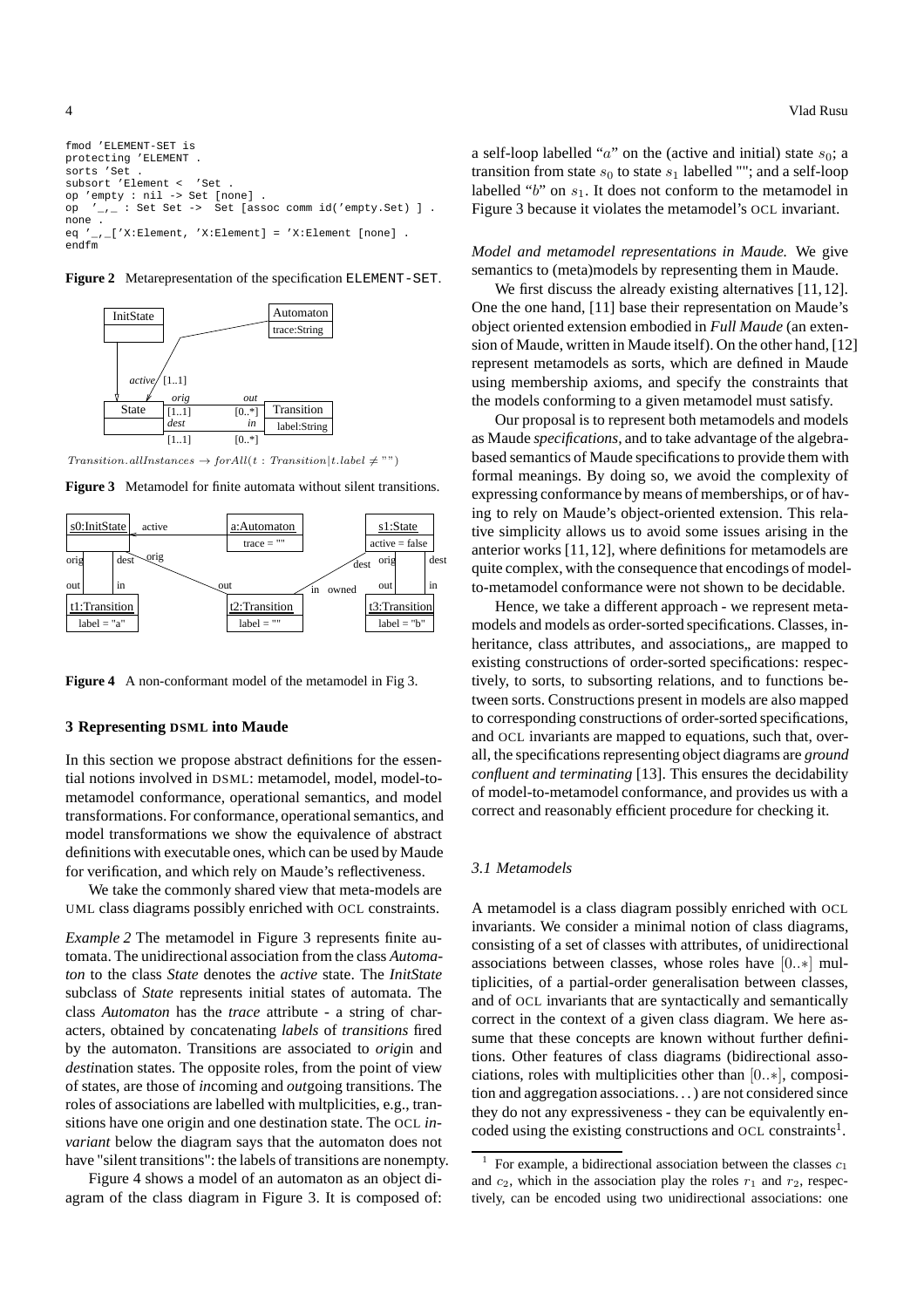**Definition 1** *For a metamodel MM*, we denote by MEL(MM) *the (order-sorted)* MEL *specification defined as follows:*

- *1. standard* MEL *specifications of basic types (Boolean, . . . ) occuring in the metamodel are* protected *in* MEL(MM)*;*
- *2. each class* c *is translated into a sort* c*. A sort* Set{c} *for multisets*<sup>2</sup> *of elements of sort* c*, with constructors* empty *and \_*, *\_ is declared in* MEL(MM)*, together with two declarations: of the subsorting relation*  $c < Set{c}$ , and *of a constant, called* c.allInstances*, of sort* Set{c}*;*
- *3. the inheritance relation is represented by the subsorting relation: whenever*  $c_1$  *directly inherits from*  $c_2$  *in* MM *we have in* MEL( $MM$ ) *a subsort declaration*  $c_1 < c_2$ ;
- *4. each attribute* a *of type* t *of a class* c *is translated to a function declaration*  $a : c \rightarrow t$ *;*
- *5. each association from*  $c_1$  *to*  $c_2$ *, where*  $c_2$  *plays the role*  $r_2$ *, is translated into a function*  $r_2$  :  $c_1 \rightarrow Set\{c_2\}$ ;
- *6. if the metamodel contains* OCL *invariants they are translated to equations, based on the translation defined in [13].*

We now describe the translation [13] of OCL to MEL and explain why it generates confluent and terminating equations.

- **–** basic types (Booleans, integers, strings, . . . ) and the operations on them, as well as sets of such types, are already defined in Maude, so there is no need to redefine them;
- **–** navigation is made available by the function declarations denoting attributes and links; for navigating from instances of a class c to attributes a of type t of c, the function  $a: c \rightarrow t$  shall be used, and similarly for the navigation from instances to other instances via associations/roles;
- **–** quantifiers (*forall, exists*) and iterators (*select, collect*) are expressed using equationally defined recursive functions. The only difficulty is that Maude functions do not allow for functions as arguments, whereas OCL does allow this. The solution is then to instantiate the iterators for the actual (finitely many) expressions over which they iterate. For example, an expression of the form  $\rightarrow select(x: T|E_i)$ , where  $E_i$  is a the  $i_{th}$  OCL expression occuring in the OCL invariants of metamodel (according to an arbitrary order) is defined by a function  $select_i$ , using the equations

$$
select_i(empty) = empty
$$

$$
select_i(s, S) = (if E_i(s) then s else empty), select_i(S)
$$

Note the presence of the index i in the *select* - it indicates the fact that it is meant for iterating over expression  $E_i$ . This is also useful for ensuring confluence (see below). Similarly, an expression of the form  $\rightarrow$  for All $(x : T | E_i)$ is translated to a function  $\text{for all }_j$ , using the equations

$$
for All_j(empty) = true
$$

$$
for All_j(s, S) = (if E_j(s) then true else false) \land for All_j(S)
$$

```
fmod AUTOMATA-MM is
protecting Bool String .
--- sorts for classes, subsorting for inheritance
sorts Automaton Transition State InitialState .
subsort InitialState < State .
--- omitted: definitions for sorts Set{Automaton}, etc
--- constants for all instances of a given class
op Automaton.allInstances : -> Set{Automaton} .
op Transition.allInstances : -> Set{Transition} .
op State.allInstances : -> Set{State} .
op InitialState.allInstances : -> Set{InitialState} .
   associations
op active : Automaton -> Set{State} .
op orig : Transition -> Set{State} .
op dest : Transition -> Set{State} .
op incoming : State -> Set{Transition} .
op outgoing : State -> Set{Transition} .
   attributes
op trace : Automaton -> String .
op label : Transition -> String .
--- OCL invariant
op forAll-1 : Set{Transition} -> Bool .
eg forAll-1(empty) = true
eq forAll-1(t:Transition, S:Set{Transition}) =
 (label(t) =/= "") and-then for All-1(S:Set{Transition}.
eq forAll-1(Transition.allInstances) = true .
endfm
```


Similar equations define the other quantifer and iterators. Finally, a universally-quantified invariant of the form

c.allInstances  $\rightarrow$  for All $(x: T | E_i)$ 

is encoded by an equation of the form

$$
for All_i(c. all instances) = true \tag{1}
$$

and similarly for existentially-quantified invariants.

Regarding confluence, it is ensured by the numbering of the *select, forall, . . .* recursive functions, which avoids critical pairs (and also by the fact that, in the two equations per function, one takes the argument *empty*, and the other one, something nonempty). And termination is ensured by the fact that all recursive calls are made on structurally smaller arguments.

*Example 3* For the metamodel shown in Figure 3, the result of the translation is for the most part shown in Figure 5. Other "implicit" OCL invariants (not shown in the figure) encode the 1..1 multiplicity constraints of some of the association roles, as well as the constraint that the unidirectional associatations encoding the bidirectional ones are inverse to each other.

For a metamodel  $MM$ , we define a subset of the algebras of  $MEL(MM)$ , which shall constitute by definition the metamodel's semantics. The idea is that models conforming to  $M<sub>M</sub>$  shall bijectively match algebras in the given set.

**Definition 2** *For the* MEL *specification* MEL(MM) *of a metamodel* MM, we denote by  $[\text{MEL}(\text{MM})]$  the smallest set of *algebras of* MEL(MM) *containing all algebras* A *such that:*

- *1.* A *interprets the specifications imported in* MEL(MM) *as their respective initial algebras;*
- *2.* A *interprets each proper sort* c *of* MEL(MM) *(meaning that* c is not imported in MEL( $\mathcal{M}\mathcal{M}$ )) as a finite set  $A(c)$ ;

from  $c_1$  to  $c_2$ , and the other one from  $c_2$  to  $c_1$ , together with OCL invariants saying that the functions  $r_1$ ,  $r_2$  are inverse to each other. Other rules replacing composition and aggregation operations by standard associations with OCL invariants are presented in [14].

<sup>2</sup> From here on we shall refer to multisets simply as sets.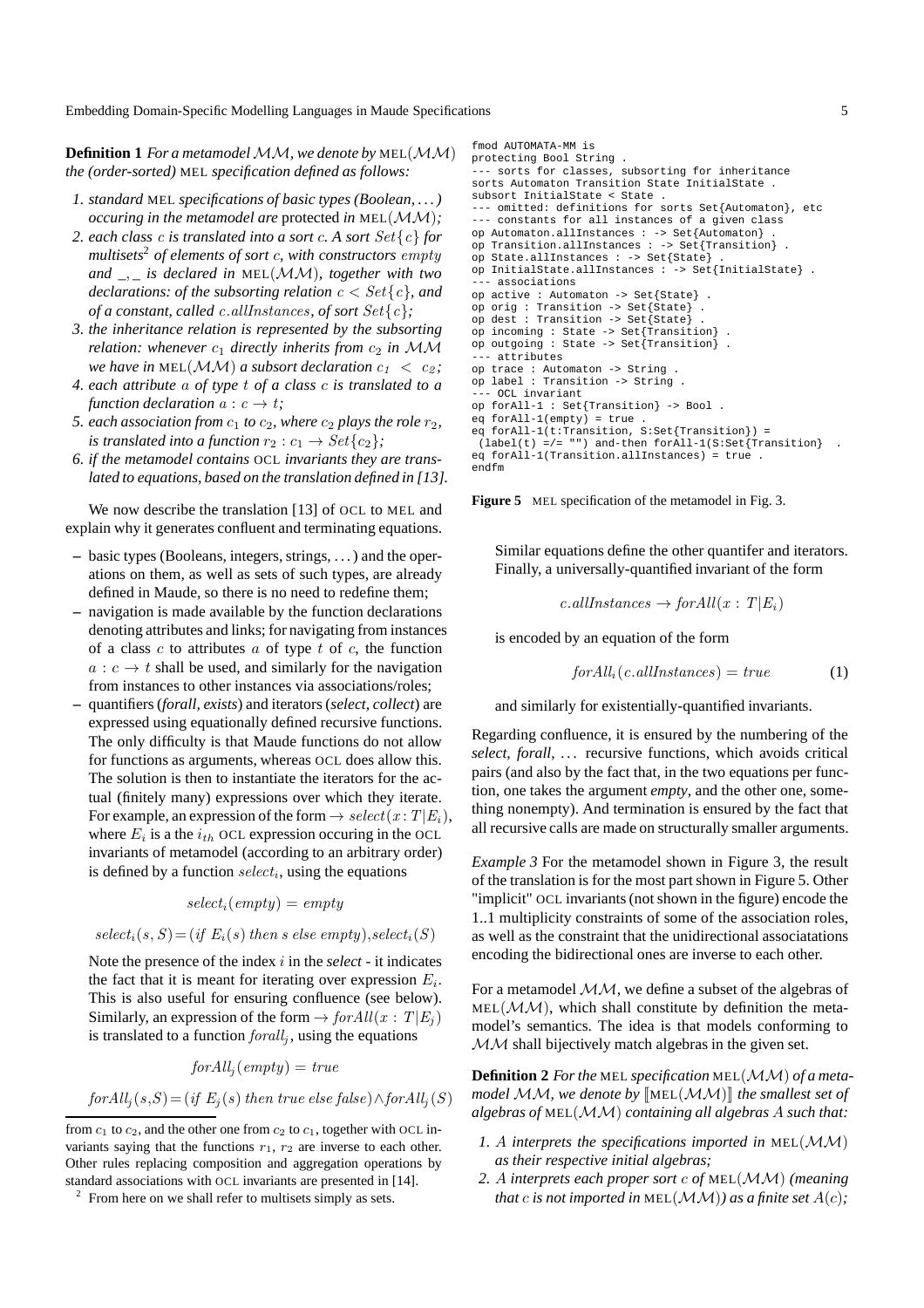- *3. for any pair* c1, c<sup>2</sup> *of proper sorts of* MEL(MM) *that are in different connected components with respect to the subsorting relation of* MEL( $\mathcal{M}\mathcal{M}$ ),  $A(c_1) \cap A(c_2) = \emptyset$ ;
- 4. A interprets all sorts of the form  $Set{c}$  as  $P_f(A(c))$ , *that is, the set of finite parts of*  $A(c)$ *;*
- *5.* A *interprets all the constants* c.allInstances *as* A(c)*.*

**Definition 3 (metamodel semantics)** *The semantics of a metamodel*  $MM$  *is the set of algebras*  $[MEL(MM)]$ *.* 

#### *3.2 Models*

A model  $M$  is essentially an object diagram of some metamodel (i.e., class diagram)  $MM$ . Remember that an object diagram is *of* a given class diagram if all objects have classes that belong to the class diagram; all atributes of an object are present in the object's class, and the value of the attributes have the same types as (or have subtypes of) the types declared in the class; and all links between objects instantiate an existing association between the two object's classes in the class diagram. We assume that these concepts are known.

**Definition 4** *For a model* M *of a metamodel* MM*, we denote by*  $MEL_{MM}(M)$  *the (order-sorted)*  $MEL$  *specification constructed as follows:*

- *1. the* MEL *translation of the metamodel MM* (Definition 1) *is imported;*
- 2. each instance o of class c becomes a declaration  $o : \rightarrow c$ *of a constant* o *of sort* c*;*
- *3. each attribute* a *of an object* o *having value* v *is translated to an equation*  $a(o) = v$ ;
- *4. for all classes* c*, the constant* c.allInstances *is equated to the set of all constants of sort c declared in* MEL<sub>MM</sub> $(M)$ *.*

A few explanations for this translation: (1) by importing the MEL specification of the metamodel  $MM$ , the sorts for the classes of the metamodel, and the functions for attributes and associations, become available in the MEL specification of the model MEL<sub>MM</sub> $(M)$ ; (2) the *instances* of a class become *constants* of the sort denoting the class, whose declaration is imported from MEL(MM); (3) *attributes values* become *equations*, which participate in the definition of the *function denoting the attribute*, whose declaration is also imported from MEL $(\mathcal{M}M)$ ; (4) each set of links of an association translates to an equation that defines the *function denoting a role*, whose declaration is imported from  $MEL(M,M)$ .

We require that for all models  $M$  of a metamodel  $M,M$ , all MEL $_{\mathcal{M}\mathcal{M}}(\mathcal{M})$  share a unique name indepedent of M. This is to avoid that two otherwise identical specifications for models be artificially made different by their name only.

*Example 4* For the model  $M$  in Fig. 4 and the metamodel  $MM$  in Fig. 3, MEL $_{MM}(M)$  is partially depicted in Fig. 6. Note that the specification of the model imports that of the metodel in *extending* mode (extending keyword). Like in the case of *protecting* imports, this has the effect of making all definitions from the imported specification available in the importing one, but now, their semantics may be changed, e.g., by adding constants to sorts and equations defining functions.

```
fmod AUTOMATON-MODEL is
extending Automata-MM .
--- constants denoting objects
op a : -> Automaton .
op s0 : -> InitialState .
op s1 : -> State .
ops t1 t2 t3 : -> Transition .
--- equations denoting attribute values and links
eq trace(a) = "".
---...
eq out(s1) = t3--- equations defining all instances of classes
eq Automaton.allInstances = a .
--- ...
eq Transition.allInstances = t1, t2, t3 .
endfm
```
**Figure 6** MEL specification for the model from Figure 4 (excerpt).

We now define the semantics of a model as the initial algebra of its corresponding MEL specification:

**Definition 5 (model semantics)** *The semantics of a model* M of metamodel MM is the initial algebra  $[MEL<sub>MM</sub>(M)]$ .

#### *3.3 Conformance*

Based on the abstract Definitions 3 and 5 for the semantics of metamodels and models, respectively, we obtain the following rather natural and abstract definition for conformance, capturing the intuition that a model  $M$  conforms to a metamodel  $MM$  if the model M belongs to the metamodel  $MM$ :

**Definition 6 (conformance, abstract version)** *A model* M *conforms to a metamodel* MM*, denoted by* M : MM*, if*  $(\text{MEL}_{\mathcal{MM}}(\mathcal{M})) \in [\text{MEL}(\mathcal{MM})].$ 

Note that the above definition also implies that  $M$  has metamodel MM (otherwise,  $[MEL<sub>MM</sub>(M)]$ ) is not defined). This ensures that M properly uses the syntax described by MM. The constraint  $[MEL_{MM}(M)] \in [MEL(MM)]$  then ensures that the OCL invariants of  $MM$ , encoded using equations in MEL(MM), are satisfied. Indeed, for models M *not* satisfiying the OCL invariants, in the initial algebra  $MEL_{MM}(M)$ it holds that  $false = true$  (i.e.,  $true$  is the right-hand side of an equation of the form (1), and false is its left-hand side, for some unsatisfied OCL invariant). This is in contradiction with the *protective* import of Booleans in MEL(MM) (cf. Def. 1). This implies that for models M that do *not* satisfiy some OCL invariant of  $M,M$ , (MEL $_{MM}(M)$ )  $\notin$  [MEL $(\mathcal{M}\mathcal{M})$ ]; or, equivalently,  $[MEL_{MM}(M)] \in [MEL(\mathcal{MM})]$  implies that  $M$  satisfies all OCL invariants of  $MM$ .

Hence, the abstract Definition 6 adequately captures the notion of conformance. However, it cannot be used for the automatic machine-checking of conformance, because it is a semantical definition, whereas computation requires syntax.

We now recall our executable definition of conformance from [3] and show that it is equivalent to the above abstract one. For a model  $M$  of metamodel  $MM$ , the equational representation of the conjunction of all OCL invariants of MM, which we shall denote by  $OCL<sub>MEL</sub>( $\mathcal{MM}$ ), is automatically$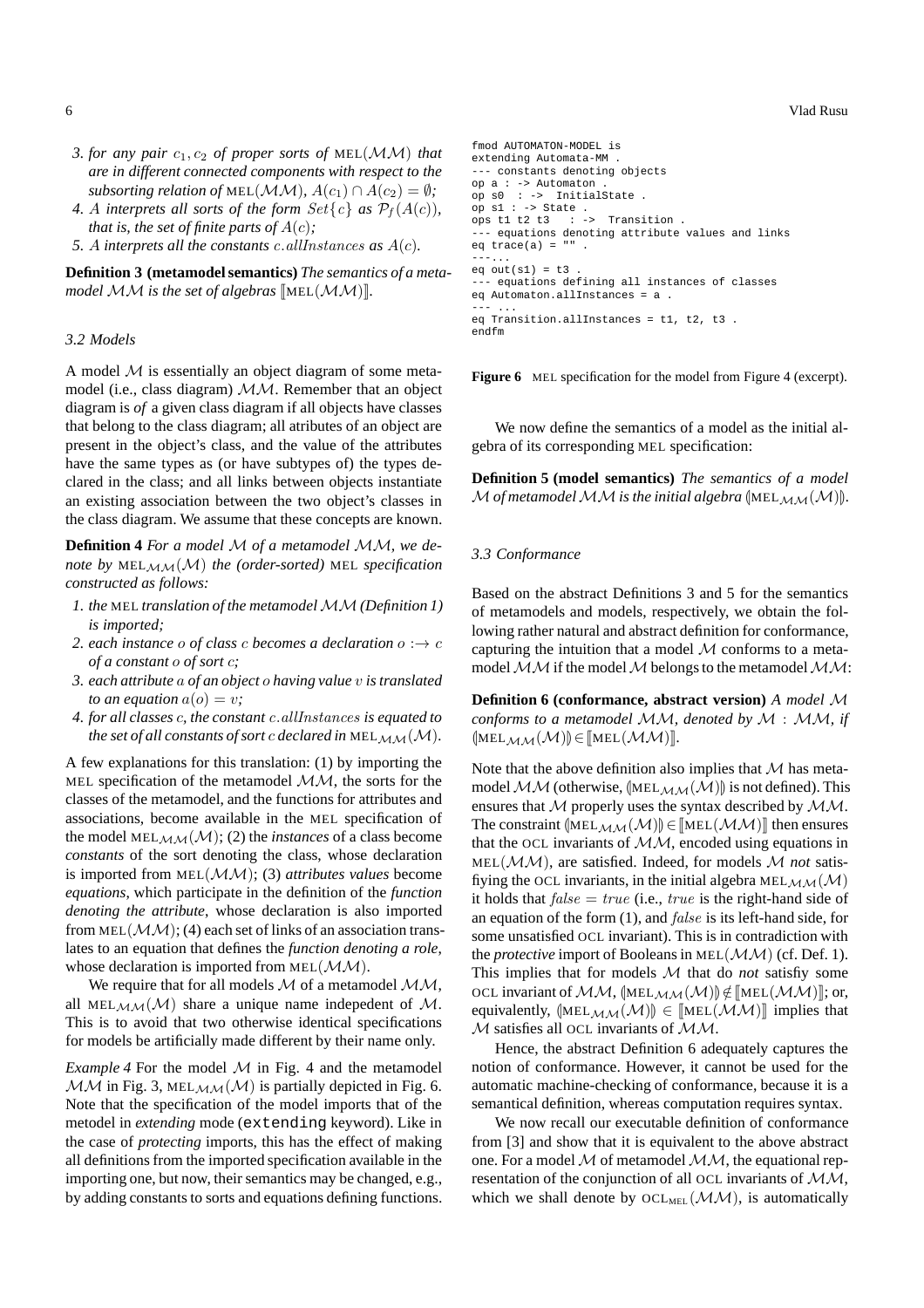evaluated in MEL $_{\mathcal{M}\mathcal{M}}(\mathcal{M})$ . This is done by equational reduction, thanks to the ground confluence and termination of the equations denoting OCL invariants [13]. Then, conformance holds iff the canonical form of the conjunction  $OCL_{MEL}(\mathcal{MM})$ in MEL $_{\mathcal{MM}}(\mathcal{M})$  is *true*. Since for ground confluent terminating (order-sorted) MEL specifications, the initial algebra (which we denoted here by  $(\cdot)$ ) is the algebra of canonical forms of terms [2], we obtain that our executable definition for conformance from [3] amounts to the following one (remember also from Section 2.2 that  $\models$  denotes satisfaction):

**Definition 7 (conformance, executable version)** *A model*  $M$ *conforms to a metamodel* MM*, denoted by* M :: MM*, if*  $[MEL_{\mathcal{MM}}(\mathcal{M})] \models (OCL_{MEL}(\mathcal{MM}) = true).$ 

In order to show the equivalence of our abstract and operational definitions of conformance we need the following lemma, which says that the semantics of a metamodel is equal to the set of semantics of models that executably-conform to it:

**Lemma 1**  $[\text{MEL}(\mathcal{MM})]=\{(\text{MEL}_{\mathcal{MM}}(\mathcal{M}))|\mathcal{M}:\mathcal{MM}\}.$ 

The main result about conformance is that our abstract Definition 6 and the executable Definition 7 from [3] coincide:

**Proposition 1** M : MM *if and only if* M :: MM*.*

*Proof* by Definition 7,  $M : MM$  if and only if

$$
(\!\!|\mathsf{MEL}_{\mathcal{MM}}(\mathcal{M})\!|\!|)\!\!|\in[\![\mathsf{MEL}(\mathcal{MM})]\!]
$$

By Lemma 1,

 $[\text{MEL}(\mathcal{M}\mathcal{M})] = \{(\text{MEL}_{\mathcal{M}\mathcal{M}}(\mathcal{M}))|\mathcal{M}::\mathcal{M}\mathcal{M}\}$ 

Hence,  $M : M \mathcal{M}$  if and only if

$$
\langle\!\!\!\langle\text{MEL}_{\mathcal{MM}}(\mathcal{M})\rangle\!\!\!\rangle\!\rangle\!\in\!\!\{\langle\text{MEL}_{\mathcal{MM}}(\mathcal{M})\rangle\!\!\!\rangle\,|\mathcal{M}\ ::\mathcal{MM}\}
$$

which is equivalent to  $M : MM$ .

*3.4 Operational Semantics: Three Equivalent Definitions*

The operational semantics of a DSML is, intuitively, a function that maps models in the DSML to "next" models. Based on Definition 3 (semantics of metamodels) we propose the following abstract definition for operational semantics.

**Definition 8 (operational semantics, abstract version)** *The operational semantics of a* DSML *of metamodel* MM *is any recursive function*  $F : [\![\text{MEL}(\mathcal{M}\mathcal{M})\!] \rightarrow \mathcal{P}_f([\![\text{MEL}(\mathcal{M}\mathcal{M})\!])$ *.* 

Here,  $\mathcal{P}_f(S)$  denotes the set of finite subsets of S. By Lemma 1 and Prop. 1,  $[\text{MEL}(\mathcal{M}\mathcal{M})] = \{(\text{MEL}_{\mathcal{M}\mathcal{M}}(\mathcal{M})) | \mathcal{M}: \mathcal{M}\mathcal{M}\},$ which we interpret by the fact that a metamodel  $\mathcal{MM}$  can be identified with the set of models conforming to it. Hence, Def. 8 captures the intuition that, during execution, a model nondeterministically "chooses" a successor from a finite (possibly empty) set of models; and that this set is computable.

| fmod Models AUTOMATA-MM is<br>--- predefined Maude module for using reflection<br>protecting META-LEVEL . |
|-----------------------------------------------------------------------------------------------------------|
| --- metamodel for automata                                                                                |
| protecting AUTOMATA-MM .                                                                                  |
| --- definitions of sorts metarepresenting automata models                                                 |
| sort Models AUTOMATA-MM .                                                                                 |
| --- definition of the sort Models AUTOMATA-MM                                                             |
| --- using a conditional membership                                                                        |
| --- FModule is a predefined sort from Meta-Module                                                         |
| --- metarepresenting Maude MEL specifications                                                             |
| var X : FModule.                                                                                          |
| cmb X : Models AUTOMATA-MM                                                                                |
| if $conformance-check(X, 'AUTOMATA-MM) = true$ .                                                          |
| --- conformance-check is the implementation of                                                            |
| --- conformance by equational reduction from [5]                                                          |
| endfm                                                                                                     |

**Figure 7** MEL specification Models\_AUTOMATA-MM.

However, Definition 8 is not executable: one cannot compute with Maude over algebras (semantics) of Maude specifications; such computations require syntax to operate on.

The available syntax is that of *Maude specifications* denoting models conforming to a given meta-model. Hence, in order to obtain executable versions of operational semantics, we shall define Maude computations over Maude specifications. This is possible in Maude thanks to its reflective nature.

We shall need the two following lemmas. The first one makes the first step from semantics to syntax: it establishes a bijection between a metamodel's semantics and the set of Maude specifications of models conforming to the metamodel.

**Lemma 2** *There is a bijection between the set* {MEL<sub>MM</sub> $(M)$ }  $\mathcal{M}$  ::  $\mathcal{M}\mathcal{M}$  *and the metamodel's semantics* [MEL( $\mathcal{M}\mathcal{M}$ )]*.* 

Hence, in Definition 8, semantics ( $[\text{MEL}(\mathcal{M}\mathcal{M})]$ ) can be replaced with syntax ( $\{MEL_{\mathcal{MM}}(\mathcal{M})|\mathcal{M}::\mathcal{MM}\}$ , i.e., with Maude specifications). This is not enough: computations in Maude are either functions or rewrite rules, and both require *sorts* to be defined upon. Hence, our second lemma constructs a Maude specification that defines a sort that, when intepreted in the initial model, is inhabited by *metarepresentations of Maude specifications of models* that conform to a given metamodel<sup>3</sup>. This result and its implementation use Maude's reflectiveness discussed in the Background section.

Lemma 3 *For each metamodel MM*, there exists a MEL spec*ification denoted by* Mode  $ls_{MM}$ , where a sort  $Models_{MM}$ *is defined, whose interpretation in the algebra*  $(Models_{MM}$ *is in bijection with the set*  $\{MEL_{MM}(M) | M: M \}$ .

*Example 5* A specification of the form Models $_{\mathcal{M}\mathcal{M}}$  is shown in Fig. 7 (AUTOMATA-MM is the specification in Figure 5).

Our first executable definition considers the sorts defined in the MEL specification Models $_{M,M}$  of Lemma 3 and so-called "protective extensions" of this specification. Remember that

 $3$  Note the analogy with [12], where metamodels are encoded as sorts and models are encoded as terms of those sorts. The difference is that [12] perform their encoding directly in Maude's logic "by hand", whereas, in our case, Maude's reflection mechanism automatically reflects models as terms/metamodels-as-sorts for us, based on our encoding of models/metamodels as Maude specifications.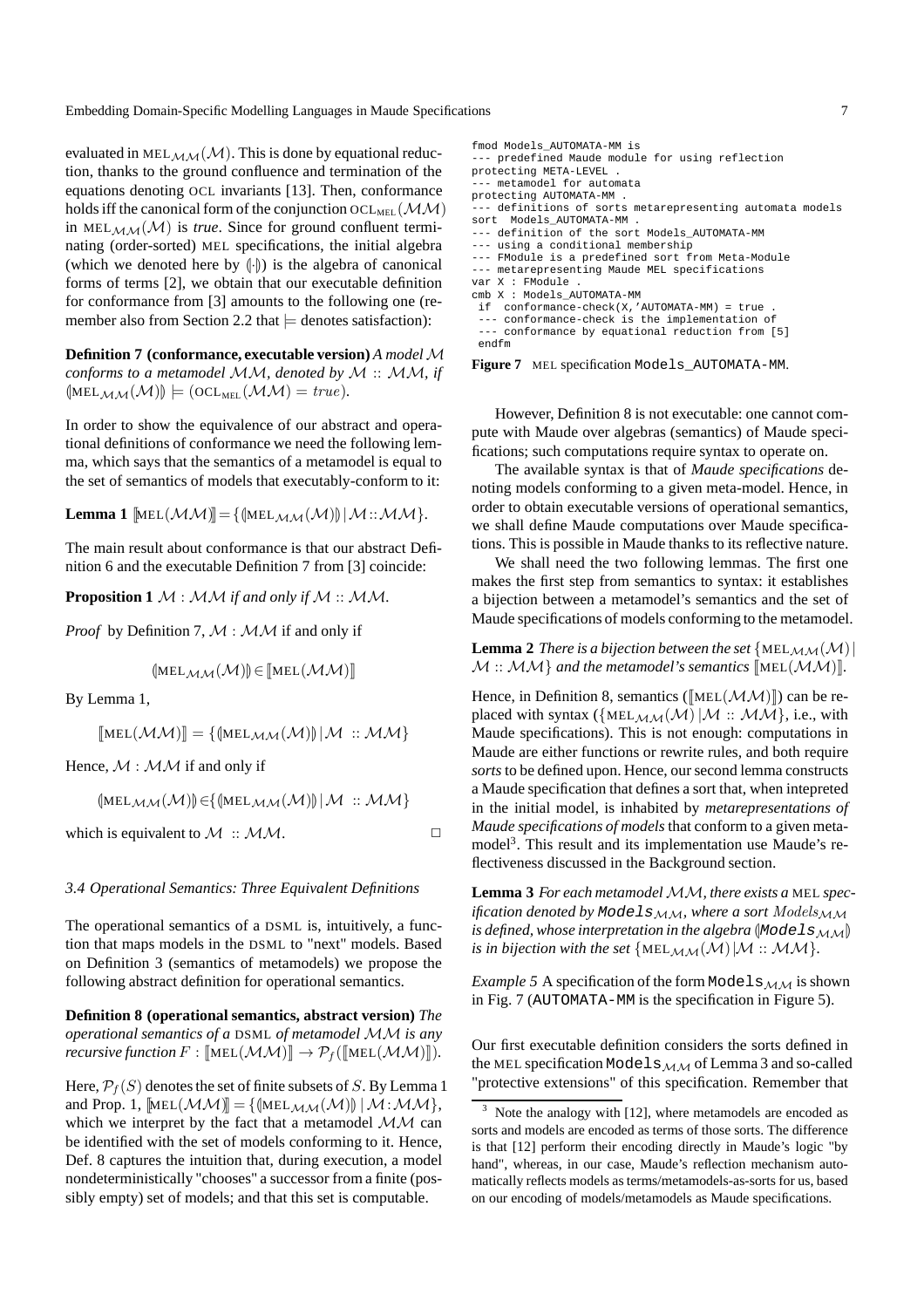a protective extension of a specification  $S_1$  by a specification  $S_2$  does not change the (initial) semantics of  $S_1$ : it uses the sorts and operations defined in  $S_1$  without altering them.

### **Definition 9 (operational semantics, executable version 1)**

*The operational semantics of a* DSML *of metamodel* MM *is*  $any function F: Models_{M,M} \rightarrow Set{Models_{M,M}}$  *equationally defined in some protective extension of ModelsMM*, *and interpreted in the initial semantics of the extension.*

#### **Proposition 2** *Definitions 8 and 9 are equivalent.*

*Proof* The bijection between the semantics  $[\text{MEL}(\mathcal{M}\mathcal{M})]$  of a DSML's metamodel and the set  $\{MEL_{MM}(M) \mid M : :$  $MM$  (cf. Lemma 2) ensures that we have the following equivalent definition to Definition 8: the operational semantics of a DSML of metamodel MM is a recursive function from  $\{MEL_{MM}(M) | M : : MM\}$  to  $\mathcal{P}_f(\{MEL_{MM}(M) |$  $M$  ::  $MM$ }). Then, using the bijection from Lemma 3, and a standard encoding of finite sets in Maude such as that shown in Figure 1, we obtain yet another equivalent definition to Definition 8, as recursive functions from  $Models_{MM}$  to  $Set{Models_{MM}}$ . Next, a theorem by Bergstra and Tucker [15] says that recursive functions on a given domain/codomain are exactly those functions that can be equationally defined on algebraic specifications of the domain and codomain, by means of confluent, terminating equations. The equations are, in general, written in protective extensions of the specification Models $_{\mathcal{M}\mathcal{M}}$  and interpreted in their initial algebras.  $\Box$ 

This definition is already an executable one, in the sense that Maude can compute results of the equationally-defined semantics. However, in order to use Maude's automatic verification tools (namely, state-space exploration, an example is given below) it is better to equivalently represent such semantics using *rewrite rules* of Rewriting-Logic specifications.

#### **Definition 10 (operational semantics, executable version 2)**

*The operational semantics of a* DSML *of metamodel* MM *is the rewrite relation over the sort Models*  $M<sub>M</sub>$ *, in some* RL *protective extension of the MEL specification Models<sub>MM</sub>*, *and interpreted in the initial semantics of the extension.*

#### **Proposition 3** *Definitions 9 and 10 are equivalent.*

*Proof* The equivalence holds thanks to the following observations. For the  $(9 \Rightarrow 10)$  implication, for any sort S and equationally defined function  $F : S \rightarrow Set\{S\}$ , and any two terms  $t_1, t_2$  of sort  $S, t_1 \in F(t_2)$  reduces to true if and only  $\{t_1\}$  rewrites to  $\{t_2\}$  by using the rewrite rule  $\{x\} \Rightarrow$  $\{y\}$  if  $y, z := F(x)$ , where variables x and y have sort S, and z has sort  $Set\{S\}$ ; that is, one can always encode the relation  $t_1 \in F(t_2)$  by the rewrite relation of rewrite rules<sup>4</sup>. For the  $(9 \Leftarrow 10)$  implication: the rewrite relation



**Figure 8** Executing automata: graphical rule.

```
mod AUTOMATA-EXECUTION is
--- protective extension : the initial semantics<br>--- of Models AUTOMATA-MM, is not modified
      -<br>of Models AUTOMATA-MM is not modified
protecting Models_AUTOMATA-MM .
      rule for executing automata
rl<br>(eq
       (active[Y:Term] = X:Term [none] .)<br>'orig[W:Term] = X:Term [none] .)
(eq 'orig[W:Term]<br>(eq 'dest[W:Term]
       'dest[W:Term] = Z:Term [none] .)
(eq 'label[W:erm] = L:Term [none] .)<br>(eq 'trace[Y:Term] = T:Term [none] .)(eq 'trace[Y:Term] = T:Term [none] .) =><br>(eq 'active[Y:Term] = Z:Term [none] .)(eq 'active[Y:Term] = Z:Term [none] .)<br>(eq 'orig[W:Term] = X:Term [none] .)
(eq 'orig[W:Term] = X:Term [none] .)<br>(eq 'dest[W:Term] = Z:Term [none] .)(eq 'dest[W:Term] = Z:Term [none] .)
(eq 'label[W:Term] = L:Term [none] .)
(eq 'trace[Y:Term] = '_+_[L:Term, T:Term] [none] ) .
endm
```
**Figure 9** Executing automata: Maude rewrite rule.

over the sort  $Models_{MM}$  of a rewriting-logic specification is a computable, i.e., recursive function from  $Models_{MM}$ to  $Set{Models_{MM}}$ , which by [15] can be equationally defined in some protective extension of Models $_{\mathcal{MM}}$ .

*Example 6* We illustrate below the executable Definition 10 on our specifications on automata. Figure 8 depicts automata execution: if an automaton  $Y$  has a transition  $W$  with label L whose origin is  $X$  and destination is  $Z$ , and the currently active state is  $X$ , then the active state becomes  $Z$ , and the label  $L$  is concatenated to the automaton's trace  $T$ .

The corresponding Maude rewrite rule is shown in Figure 9. It closely matches the graphical rule: the links and attribute values are denoted by equations; the rule changes the set of equations in order to change the links and attribute values. Here, the link that changes is the *active* link, from  $'active[Y:Term] = X:Term$  /  $active[Y:Term]$ = Z:Term. Operator names from the meta-model specification are quoted, and variables are of sort Term; this is due to the fact that we are using Maude's reflection (allowed by the importation of the META-LEVEL Maude specification). The attribute value that changes is 'trace[Y:Term], whose next-state value is the concatenation of the label L and trace  $T$ , expressed by reflection in Maude by means of the equation 'trace[Y:Term] =  $'$  -+ [L:Term, T:Term].

More precisely, the rewrite rule  $\{x\} \Rightarrow \{y\}$  if  $y, z := F(x)$ uses a "freezing at the top" operation  $\{\cdot\}$ , and therefore it will rewrite at the top any term  $\{t_1\}$  to a term  $\{t_2\}$ , whenever  $F(t_1)$ can be *matched* by some set containing  $t_2$ . Here, we exploit the socalled *matching condition* [2]  $y, z := F(x)$  of the rewrite rule.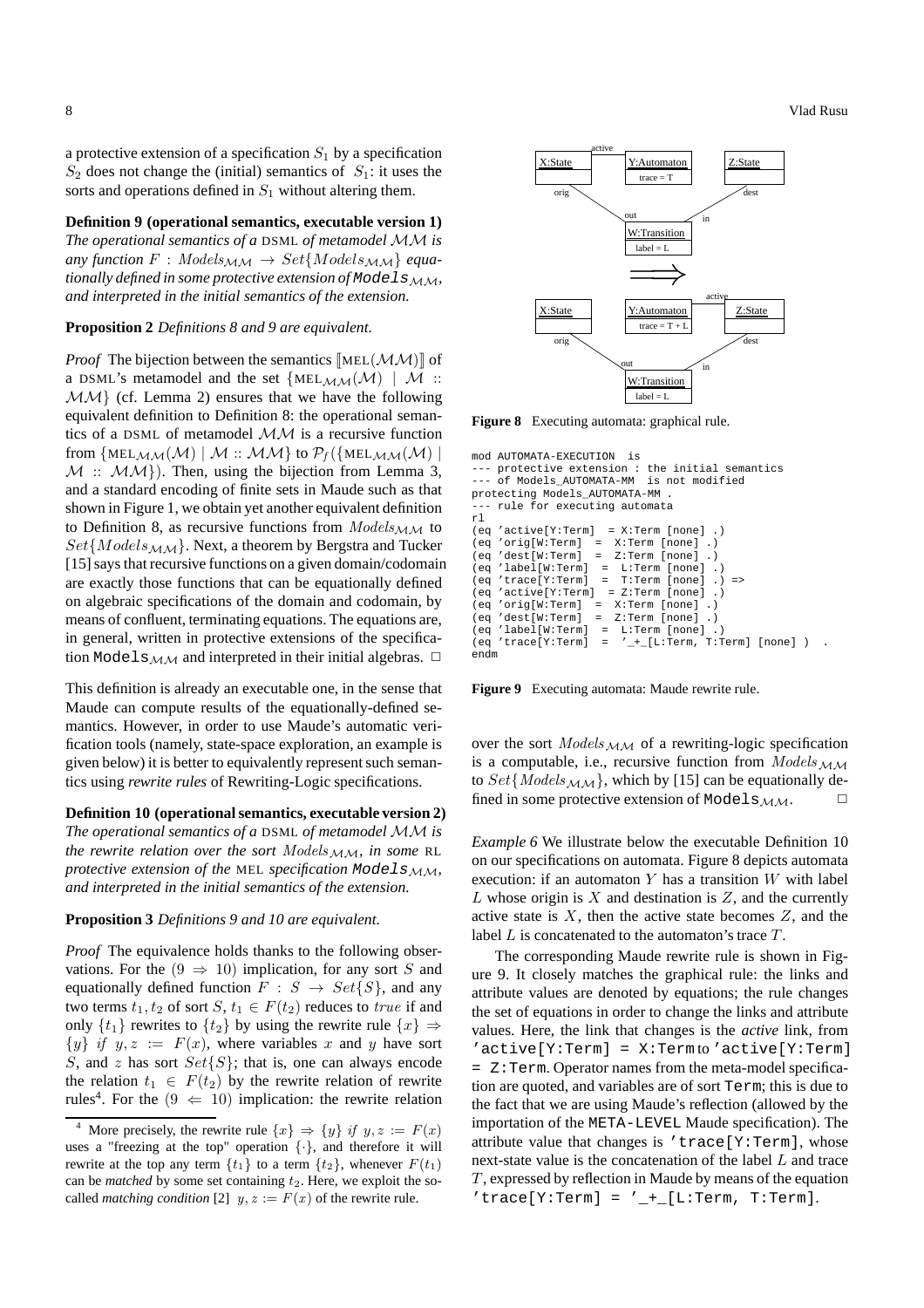We can use now the Maude specification shown in Figure 9 to execute, e.g., the automaton whose model's specification in Maude is shown in Figure 6 and to verify some simple temporal properties for it. For example, the following command asks Maude whether an execution of the automaton exist such that the trace of the automaton is "aaabb":

```
search[1] upModule('AUTOMATON-MODEL) =>* X
such that getTrace(X) = '"aaabb". String.
```
Maude instantly responds positively, and provides us upon request with the shortest path leading to the solution.

*Extensions.* The abstract Definition 8 of operational semantics may be extended to strictly more expressive *recursive relations*  $R : \llbracket \text{MEL}(\mathcal{M}\mathcal{M}) \rrbracket \times \llbracket \text{MEL}(\mathcal{M}\mathcal{M}) \rrbracket \to \text{Bool}$ . Such relations may lead to non-computable successor functions (the partial function F such that  $R(x, F(x)) = true$  for all inputs x where  $F$  is defined, is not computable in general). However, it is interesting to consider such semantics for theoretical reasons (can they also be represented/executed in Maude?) and also for practical reasons: as we shall see, such relations naturally correspond to DSML for modelling *open* systems.

To represent such transition relations in Maude, we use the specification Models $_{MM}$  from Lemma 3 and the sort  $Models_{MM}$  defined therein. Using the same reasoning as in the proof of Proposition 2 we obtain that the set of recursive relations  $R : [\text{MEL}(\mathcal{M}\mathcal{M})] \times [\text{MEL}(\mathcal{M}\mathcal{M})] \rightarrow Bool$ are in bijection with the set of equationally defined relations  $R: Models_{\text{M-M}}{}$  Models $_{\text{M-M}}$   $\rightarrow$  Bool, written in some protective extension of the specification Models $_{\mathcal{M}\mathcal{M}}$ , and interpreted in the initial semantics of the extension. Now, these relations trivially coincide with the rewrite relations of *extended rewrite rules* of the form  $(\dagger)$   $\{x\} \Rightarrow \{y\}$  *if*  $R(x, y) = true$ . We call the rule *extended* because it has the additional variable y in its right-hand side; "regular" rules do not allow this. Hence, an equivalent characterisation of operational semantics that are recursive relations over  $[MEL(\mathcal{M}\mathcal{M})]$ , is that of rewrite relations of extended rewrite rules over  $Models_{MM}$ , definable in some RL protective extension of the specification Models $_{M,M}$ , and interpreted in its initial semantics.

Finally, note that the rewrite rule  $(\dagger)$  encoding the relation  $R$  has the free variable  $y$  in both its right-hand side and condition. The practical interest is that the free variable  $y$  may be interpreted as *input* from an *environment*. Hence, transition relations naturally correspond to DSML for modelling *open* systems, which receive inputs from an unknown environment.

To "execute" such an extended rule from a term matched by  $\{x\}$ , a rewrite engine must "choose" a term for  $\{y\}$  such that  $R(x, y)$  evaluates to *true*. This is not possibly in general as it requires constraint-solving orver arbitrary domains. Such rules can be executed using *narrowing* in some cases [16].

*Example 7* Assume that in a automata the user can arbitrarily change the active state to some other state. The rule in Figure 10 decribes this: the previous active state was  $X$  and the new active state is chosen to be some state  $Z$ , provided  $X \neq Z$ , which is a condition to the rule. In Maude this gives



**Figure 10** Graphical rule for arbitrary change of active state.

```
crl (eq 'active[Y:Term] = X:Term [none] .)
= (eq 'active[Y:Term] = Z:Term [none] .)
if X:Term = / = Z:Term.
```
#### *3.5 Model Transformations*

The operational semantics of DSML as defined in the previous section is just a particular case of an *endogenous* model transformation, i.e., a transformation where the source and target metamodels are the same. We naturally extend the abstract Definition 8 to model transformations between two different metamodels  $MM_1$  and  $MM_2$ , as functions with domain  $\llbracket \text{MEL}(\mathcal{M}\mathcal{M}_1) \rrbracket$  and co-domain  $\mathcal{P}_f(\llbracket \text{MEL}(\mathcal{M}\mathcal{M}_2 \rrbracket))$ . We also extend the executable Definitions 9, 10 to model transformations that rewrite terms of sort  $\textit{Models}_{\mathcal{M} \mathcal{M}_1}$  to terms of sort  $Models_{\text{MM}_2}$  defined by reflection as shown in Section 3.4.

*Example 8* We present a simple model transformation that implements the operation of *elimination of silent transitions* between the meta-models  $MM_1$  and  $MM_2$  of *automata*, resp. of *automata without silent transitions*, depicted in Figure 3 (without, respectively with, the OCL invariant). This also serves as illustration of conditional rules having *negative patterns* as conditions - patterns that must not match in order for the rule to apply - and of their encoding in Maude.

The transformation is expressed using two rules, one of which is shown in Figure 11. The solid-line pattern in the left-hand side consists of a transition  $T$  with a label  $L$  that may or may not be empty, followed by a silent transition  $T'$ whose label is the empty string. The origin and destination states of the transitions are also shown. The dotted-line pattern is a *negative pattern*: the rule *cannot* be applied if that pattern maches - essentially, if there is already a transition  $\hat{T}$  labelled L from the origin of T to the destination of T'. (Without this negative pattern, the rule could always be applied, which leads to the undesired effect of nontermination). The effect of the rule consists in adding a transition such as  $\tilde{T}$ .

A second rule, not shown here, erases the silent transitions from the model when the first rule cannot be applied.

The Maude rewrite rule shown in Figure 12 quite naturally corresponds to the graphical rule from Figure 11. Note that it is a conditional rule; its condition is stated in the if clause, which does most of the work. A module M (denoting Maude specifications at Maude's metalevel) rewrites to another module M' if its set of equations does match the positive pattern and does not match the negative pattern in Figure 11. The latter condition is equationally specified by the function *noMatch*, which returns *false* if a certain match is found, and *true* otherwise (in the equation labelled [owise]). Then,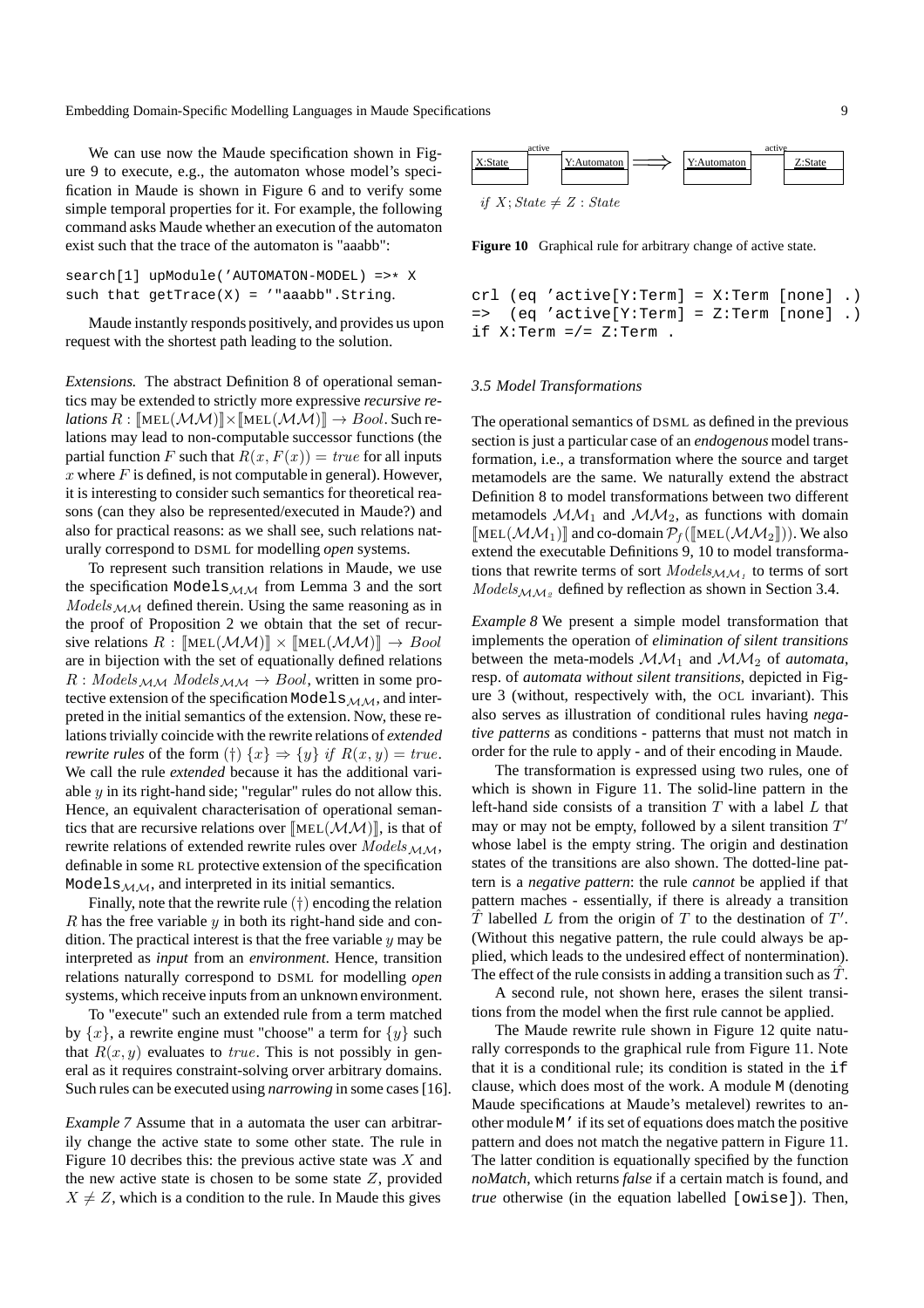

Figure 11 Bypassing internal actions: graphical rule.

```
crl M => M' if
((eq 'out[X:Term] = TL:Term [none] .)
(eq 'orig[T:Term] = X:Term [none] .)
(eq 'dest[T:Term] = Y:Term [none] .)<br>(eq 'orig[T':Term] = Y:Term [none] )
\begin{array}{rcl} \text{(eq 'orig}[T':\text{Term} ] & = & \text{Y:Term} \text{ [none]} \\ \text{(eq 'dest}[T':\text{Term} ] & = & \text{Z:Term} \text{ [none]} \end{array}(eq 'dest[T':Term] = Z:Term [none] .)
\begin{bmatrix} eq & -ieq \\ -ieq & -ieq \end{bmatrix} = TL': Term [none] .(eq 'label[T:Term] = L:Term [none] .)<br>(eq 'label[T':Term] = '"".String [non
(eq 'label[T':Term] = '"".String [none] .)
 ES:EquationSet) := getEqs(M)
 /\ negativePattern:EquationSet :=
((eq 'label['hat"')\(eq 'orig['hatT:Variable] = X:Term [none] .)
(eq 'dest['hatT:Variable] = Z:Term [none] .))
 /\ noMatch(negativePattern:EquationSet, ES:EquationSet)
   hatT:Term := newTransaction('hatT:Variable) /
M' := setEquations(addDecl(M, hatT:Term, 'Transition),
(eq 'out[X:Term] = '_', _[hatT:Term,TL:Term] [none] .)<br>(eq 'in[Z:Term] = '_', _[hatT:Term,TL':Term] [none] .)
    (some equations omitted)
 ES:EquationSet) .
op noMatch : EquationSet EquationSet -> Bool .
eq noMatch(
  ((eq 'label['hatT:Variable] = L:Term [none] .)
    (eq 'orig['hatT:Variable] = X:Term [none] .)
    (eq 'dest['hatT:Variable] = Z:Term [none] .)),
  ((eq 'label[hatT:Term] = L:Term [none] .)
    (eq 'orig[hatT:Term] = X:Term [none] .)
    (eq 'dest[hatT:Term] = Z:Term [none] .)
     E:EquationSet) ) = false
```




M' is a copy of M whose declaration and equation sets are changed to fit the right-hand side of the rule in Figure 11. This is achieved by functions newTransition, addDecl, and setEquations, which we have omitted from the figure.

In Section 5 we shall study semantics-preserving model transformations and shall apply a procedure, defined there, for checking whether the silent-transition elemination transformation, discussed in this section, is semantics-preserving.

#### **4 Defining the xSPEM language**

In this section we study a DSML called xSPEM [17], which is an executable version of the SPEM language standard [6].



**Figure 13** xSPEM metamodel (adapted), and one model.

This further illustrates the approach presented in Section 3, and prepares an example of "execution tracing" for Section 5. We also propose an optimisation based on a partial evaluation of operational-semantics rules, which takes advantage of the inherent distinction between "structural" and "dynamic" parts of metamodels and of their models, hence, it is applicable in general for DSML. The optimisation concerns the execution of operational semantics starting from a given initial model.

#### *4.1 The* XSPEM *language and its operational semantics*

The language describes the execution of *activities* constrained by time, resources, and precedence relations. We show how to translate the xSPEM metamodel and models into Maude specifications, and how to encode the language's operational semantics as rewrite rules over such Maude specifications.

In the metamodel of Figure 13 *Activity* is the class of entities being executed. The *tmin* and *tmax* attributes of the *Activity* class denote the minimum and the maximum duration of activities, whose state with respect to execution is given by the value of the *activityState* attribute: the *notStarted*, *in-Progress*, and *finished* values in the *ActivityState* enumeration.

The execution of activities is also governed by explicit ordering constraints (*WorkSequence* class), and by the availability of resources (*Resource* class).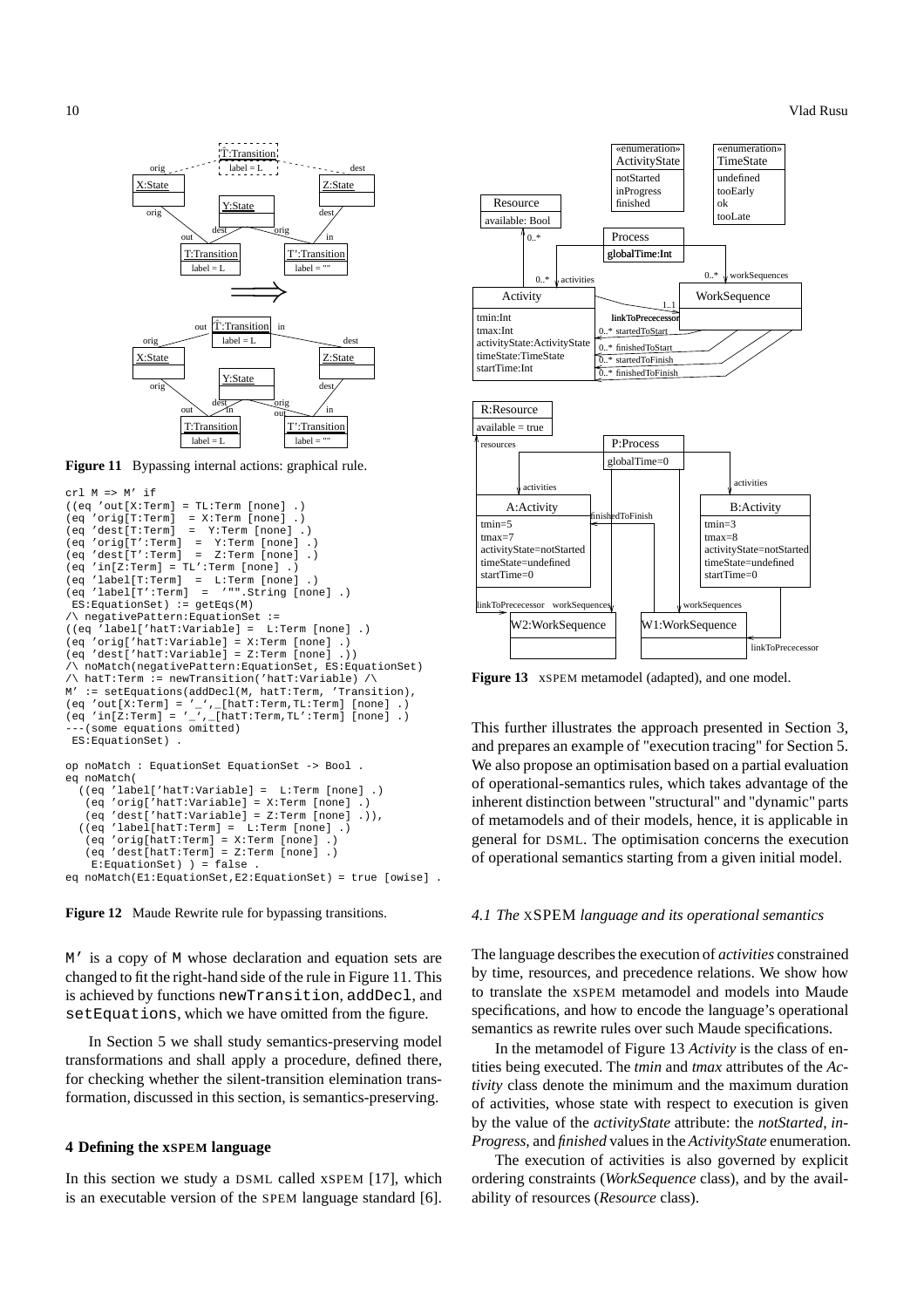

**Figure 14** Rule for Process incrementing the global time.

Each activity has a *WorkSequence* instance, which in turn may be linked to four (possibly empty) sets of activities:

- **–** the activities that have to be started to allow for the current activity to be able to start (the *startedToStart* link);
- **–** the activities that have to be finished to allow for the current activity to be able to start (the *finishedToStart* link);
- **–** the activities that have to be started to allow for the current activity to be able to finish (the *startedToFinish* link);
- **–** the activities that have to be finished to allow for the current activity to be able to finish (the *startedToFinish* link).

For example, in Figure 13, the activities  $B$  and  $A$  are linked by a *WorkSequence* via the link *finishedToFinish*, which expresses that  $B$  is allowed to finish only when  $A$  is finished. An activity may also have a number of *Resource* instances. Starting an activity requires that the resource be *available*, and makes the resources not available; when an activity finishes, it releases the resource by making it available again.

Time is measured by a clock, encoded by the *globalTime* attribute of the *Process* class. When an activity starts it records its starting time in the *startTime* attribute. Hence, its current execution time is the difference globalTime−startTime.

When it is finished, an activity can be *tooEarly*, *ok*, or *tooLate* (*timeState* attribute), depending on whether its current execution time is in [0,tmin), [tmin,tmax) or  $[tmax,\infty)$ respectively (all intervals left-closed, right-open). The value of *timeState* equals *undefined* while an activity is not *finished*.

*Operational Semantics.* We express the operational semantics of xSPEM using graphical rewrite rules (Figures 14–16). In the first rule, the *process* instance increments *globalTime*. The next rule (Figure 15) deals with starting activities. If Y is an activity of process  $X$  whose *globalTime* attribute is  $T$ , and  $Y$  is linked to its predecessors by a work sequence  $Z$ , then starting the activity sets its *startTime* attribute to T and its *activityState* attribute to *inProgress*. However, the activity can only be started if certain other instances are in certain states. We add conditions (written in OCL) to the rules, for

- **–** all activities in *Z.startedToStart* to be in progress;
- **–** all activities in *Z.finishedToStart* to be finished;
- **–** all resources in *Y.resources* to be available;
- **–** all resources in *Y.resources* become unavailable.

For the fourth constraint we use (cf. Figure 15) the construction *@Post* to indicate that the constraint is a postcondition.

The last three rules (Figure 16) deal with finishing an activity and releasing the resources it held while it was executing. The rules differ on the value that they give to the *timeState* attribute, depending on how long has the activity been executing, i.e., on  $X$ .globalTime − Y.startTime:

**–** if the value in question is greater or equal than *Y.tmin*, but less than *Y.tmax*, then the attribute *timeState* is set to *ok*;



 $Y$ .resources  $\rightarrow$  for All $(r:Resource | r. available@Post = false)$  $Z.\text{startedToStart} \rightarrow \text{forAll}(v : \text{Activity}|v.\text{activityState} = \text{inProgress}) \land$  $if \ Z. finished To Start \ \rightarrow forAll(u: Activity|u. activityState = finished) \land$  $Y$ .resources  $\rightarrow$  for All(r : Resource|r.available = true)∧

#### **Figure 15** Rule for starting an Activity.



 $X.globalTime - Y.startTime < Y.tmin \wedge$ if Z.startedToFinish  $\rightarrow$  forAll(u : Activity|u.activityState = inProgress)∧  $Z.\text{finishedToFinish} \rightarrow \text{forAll}(v : \text{Activity}|v.\text{activityState} = \text{finished}) \land$ 

 $Y$ .resources  $\rightarrow$  for All $\{r : resource|r. available@Post = true\}$ 



 $\land X. globalTime - Y. startTime \geq Y. tmin \land$ Z.finishedToFinish → forAll(v : Activity|v.activityState = finished)∧ if Z.startedToFinish  $\rightarrow$  forAll(u : Activity|u.activityState = inProgress)∧

 $X$ .global $Time - Y$ .startTime  $\lt Y$ .tmax $\land$ 

 $Y.\mathit{resources}\rightarrow \mathit{for All} \{r: \mathit{resource} | r.\mathit{available} @ \mathit{Post} = \mathit{true}\}$ 



 $Z$ .finishedToFinish → forAll(v: Activity|v.activityState = finished) $\land$  $X.globalTime - Y.startTime > Y.tmax \land$  $Y.\mathit{resources}\rightarrow\mathit{forAll}\{r:resource|r.available@Post=true\}$ 

**Figure 16** Rules for finishing an Activity.

- **–** if it is less than *Y.tmin* then *timeState* is set to *tooEarly*;
- **–** otherwise, the attribute *timeState* is set to *tooLate*.

#### *4.2 Embedding x*SPEM *in Maude*

We follow the guidelines of Section 3 for representing the xSPEM metamodel and sample model in Figure 13, as well as the operational semantics rules from Figures 14–16.

*Metamodel and model.* The Maude encoding of the xSPEM metamodel and model from Figure 13 is shown in Figure 17. There are two modules for the enumeration classes. They are imported (in protecting mode, to preserve their semantics) in the module denoting the metamodel. The module denoting the metamodel is imported (in extending mode, allowing to modify its semantics) by the module denoting the model.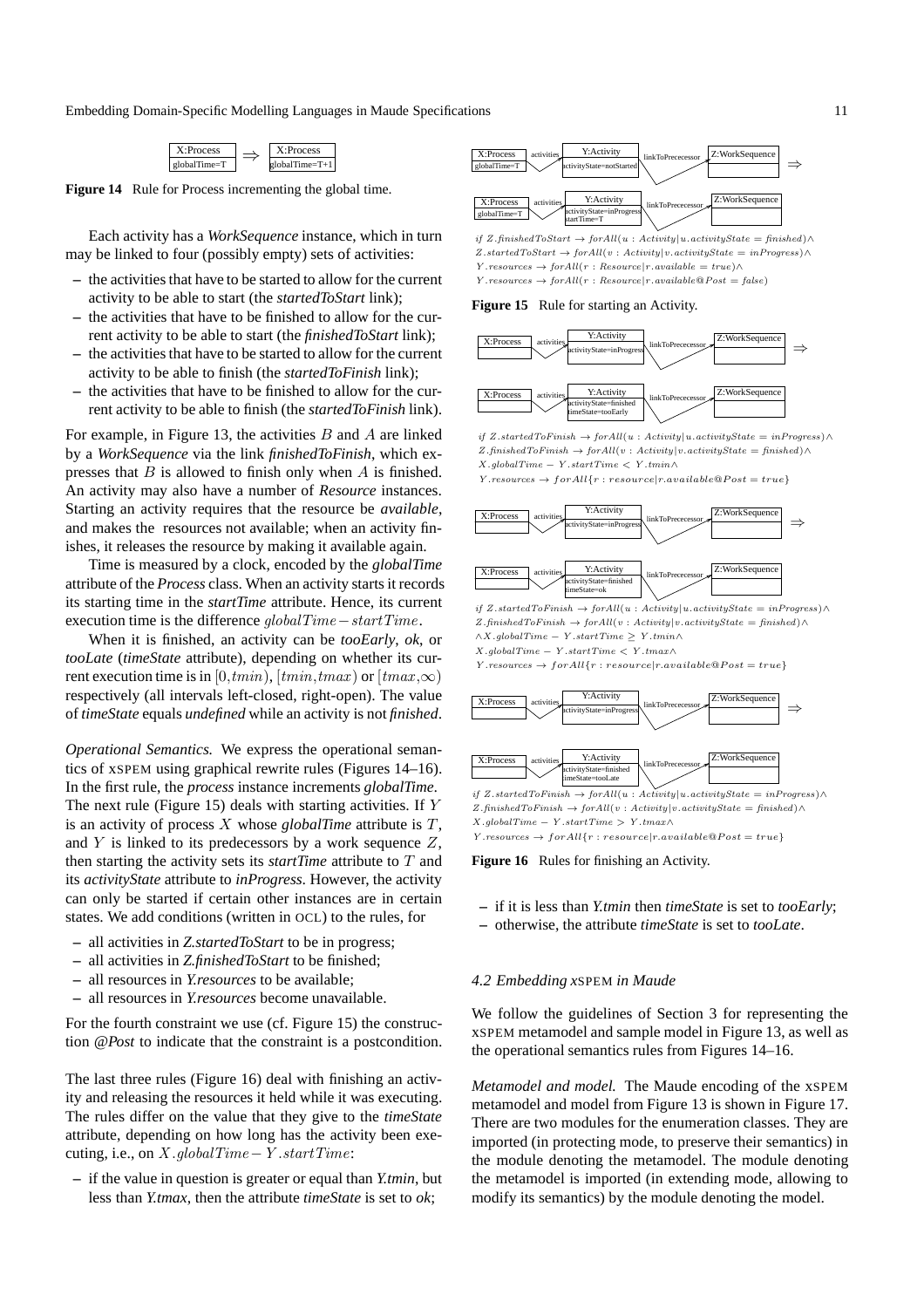fmod ACTIVITYSTATE is sort ActivityState . ops notStarted inProgress finished : -> ActivityState . endfm fmod TIMESTATE is sort TimeState ops tooEarly ok tooLate undefined : -> TimeState . endfm fmod xSPEM-METAMODEL is protecting ACTIVITYSTATE . protecting TIMESTATE . protecting INT . protecting BOOL . sorts Process Activity WorkSequence Resource . --- declarations for sets of Process, Activity, --- WorkSequence, and Resource (omitted) op globalTime : Process -> Int . op activities : Process -> Set{Activity} . op workSequences : Process -> Set{WorkSequence} . ops tmin tmax startTime : Activity -> Int . op activityState : Activity -> ActivityState . op timeState : Activity -> TimeState . op linkToPredecessor : Activity -> Set{WorkSequence} . op resources : Activity -> Set{Resource} . - equations for OCL invariant for cardinality of --- role linkToPredecessor (omitted) ops startedToStart finishedToFinish startedToFinish finishedToStart : WorkSequence -> Set{Activity} . op available : Resource -> Bool . endfm fmod xSPEM-MODEL is extending xSPEM-METAMODEL . op P : -> Process .  $ops A B : -> Activity$ ops W1 W2 : -> WorkSequence . op R : -> Resource . eq globalTime(P) = 0 . eq activities( $P$ ) = A, B eq workSequences(P) = W1, W2 . eq  $tmin(A) = 5$ . eq  $tmax(A) = 7$ eq startTime $(A) = 0$ . eq activityState(A) = notStarted . eq  $timeState(A) = undefined$ eq linkToPredecessor(A) = W2 . eq resources $(A) = R$ eq available(R) = true . eq  $tmin(B) = 3$ . eq  $tmax(B) = 8$ eq startTime $(B) = 0$ . eq activityState(B) = notStarted .  $eq$  timeState(B) = undefined eq linkToPredecessor(B) = W1 . eq resources(B) = empty . eq finishedToFinish(W1) =  $A$ .  $eq$  startedToFinish(W1) = empty - (some equations for links omitted) eq startedToStart(W2) =  $empty$ . endfm

**Figure 17** Maude encoding of metamodel and model of Fig. 13.

*Operational semantics.* We show the Maude encoding of the rule in Figure 14 and of the conditional rule in Figure 15; the encoding of the remaining graphical rules is similar.

We first write a module Models xSPEM-METAMODEL, where a sort Models\_xSPEM-METAMODEL is defined (by analogy to Fig. 7), which metarepresents all Maude specifications denoting xSPEM models. The xSPEM operational semantics rules are Maude rewrite rules operating over this sort.

The Maude encoding of the rule for time-passing in Figure 14 is shown in Figure 18. It says that whenever an equation stating that *the global time of some process (metarepresented by the term variable* X*) equals some value (metarep-*

#### $r<sup>1</sup>$ (eq 'globalTime[X:Term] = T:Term [none] .) => (eq 'globalTime[X:Term] = upTerm(downTerm(' + [T:Term,'s ['0.Zero]], errorNat) [none] .) .

**Figure 18** Maude encoding of the rule in Figure 14.

```
cr1 M => M' if
((eq 'globalTime[X:Term] = T:Term [none] .)
(eq 'activities[X:Term] = L:Term [none] .)
(eq 'activityState[Y:Term] =
                   'notStarted.ActivityState [none] .)
(eq 'startTime[Y:Term] = '0.Zero [none] .)
(eq 'linkToPredecessor[Y:Term] = Z:Term [none] .)
ES:EquationSet) := detEqs(M) /\
downTerm(Y:Term,ErrAct) in downTerm(L:Term,ErrAct) /\
forAll1(M,startedToStart(downTerm(Z:Term,ErrWorkSeq))) /\
forAll2(M,finishedToStart(downTerm(Z:Term,ErrWorkSeq))) /\
forAll3(M',resources(downTerm(Y:Term,ErrAct))) /\
M' := forAll4(setEquations(M,
(eq 'globalTime[X:Term] = T:Term [none] .)
(eq 'activities[X:Term] = L:Term[none] .)
(eq 'activityState[Y:Term] =
                   'inProgress.ActivityState [none] .)
(eq 'startTime[Y:Term] = T:Term [none] .)
(eq 'linkToPredecessor[Y:Term] = W:Term [none] .)
 ES:EquationSet), resources(downTerm(Y:Term,ErrAct))) .
---- encoding of the OCL condition
op forAll1 : Module Set{Activity} -> Bool .
 eq forAll1(empty) = true .
 eq forAll1(M:Module, (A:Activity, AS:Set{Activity})) =
   (if activityState(M:Module, A:Activity) == inProgress
    then true else false fi)
    and-then forAll1(M:Module,AS:Set{Activity}) .
op forAll2 : Module Set{Activity} -> Bool .
 eq forAll2(M:Module, empty) = true .
eq forAll2(M:Module, (A:Activity, AS:Set{Activity})) =
   (if activityState(M:Module, A:Activity) == finished
    then true else false fi)
    and-then forAll2(M:Module,AS:Set{Activity}) .
 op forAll3 : Module Set{Resource} -> Bool .
 eq forAll3(M:Module, empty) = true .
 eq forAll3(M:Module, (R:Resource, RS:Set{Resource})) =
   (if available(M:Module, R:Resource) == true
    then true else false fi)
    and-then forAll3(M:Module,RS:Set{Resource}) .
op forAll4 : Module Set{Resource} -> Module .
eq forAll4(M:Module, empty) = M:Module .
ceq forAll4(M:Module, (P:Resource, PS:Set{Resource})) =
replaceEq(E:Equation,forAll4(M:Module,PS:Set{Resource}))
if P:Term := upTerm(P:Resource)
\sqrt{\ } PS: Term := upTerm(false)
/\ E:Equation := (eq 'available[P:Term] = PS:Term[none].) .
```
**Figure 19** Maude encoding of the rule in Figure 15.

*resented by the term variable* T) is found, then that equation is replaced by another one, which states that *the global time of the process* X *equals* T *plus the metarepresentation of 1, which is* 's['0.Zero]. The resulting meta-level term '\_,\_[T:Term,'s\_['0.Zero]]is not directly evaluated because there is no equation to reduce it at the metalevel. In order to be evaluated, the term is casted from the metalevel down to the object level, where addition is performed by equational reduction. The casting is done by the built-in function downTerm, whose second argument is a constant returned in case the casting fails. Finally, the result of the addition is re-raised to the metalevel by the operation upTerm.

We now focus on the rule in Figure 15 for starting an activity, whose encoding in Maude is shown in Figure 19. The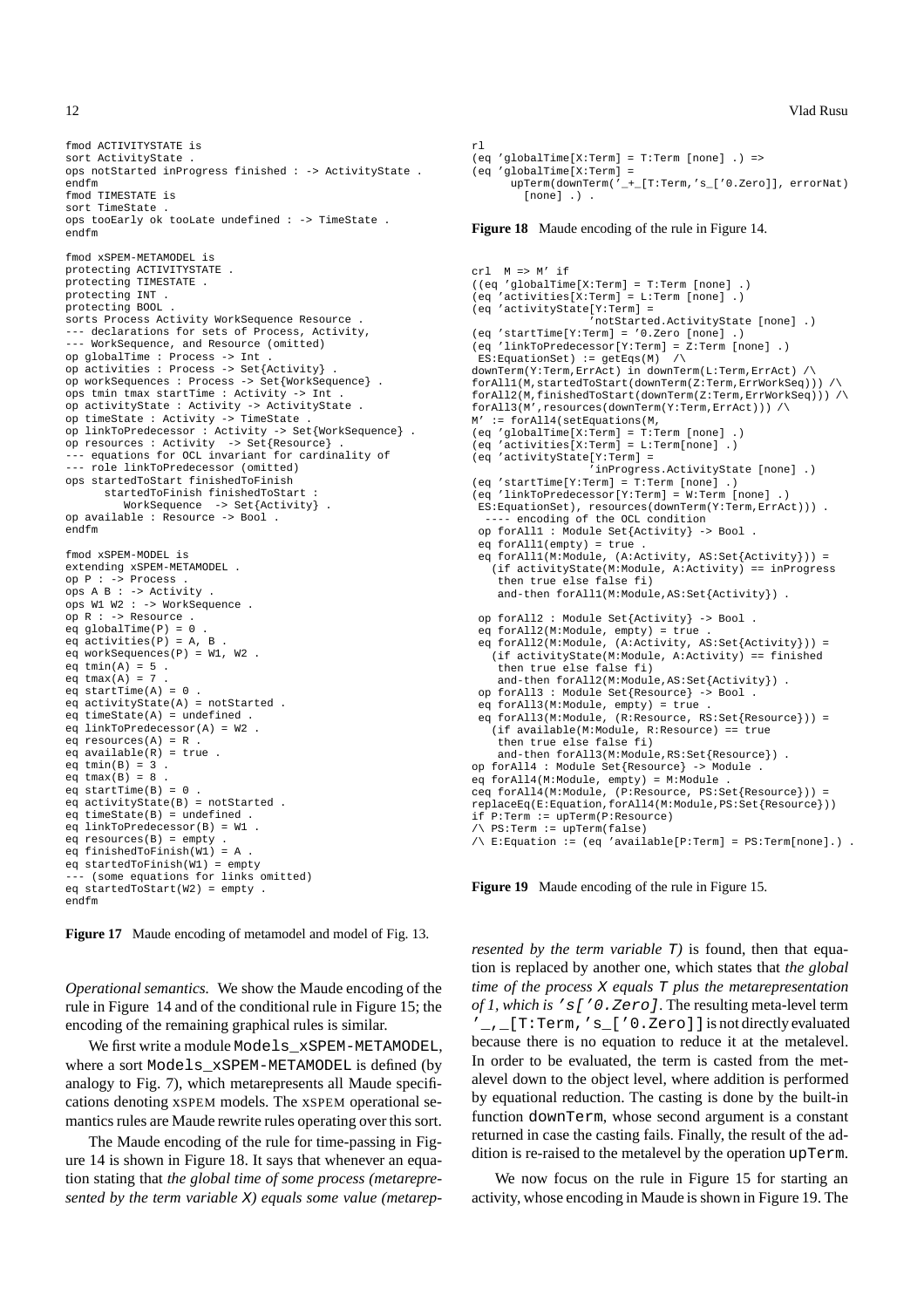rule is conditional, and most of its computation is encoded in the condition. It says that a model M rewrites to a model M' if

- **–** the equations of M encode the attribute values and the links corresponding to those in the left-hand side of the rule in Figure 15. In the conjunct downTerm( $Y:Term,$ ErrAct) in downTerm(L:Term,ErrAct), the predefined function \_in\_ evaluates whether an activity metarepresented by Y:Term is in an activity list metarepresented by L:Term. For this evaluation to be performed, the metarepresentations are casted down to the object level;
- **–** the OCL precondition evaluates to *true*. This condition is encoded in accordance to the Maude encoding of OCL invariants, presented earlier in Section 3. Note the definitions of the functions forAll1, forAll2, forAll3, which encode the first three  $\rightarrow$  for All() iterators in the graphical rule; to be evaluated on the adequate model M, the model is passed as an argument to those functions;
- finally, the model M' is also computed in the condition, by setting its equation set such as to encode the righthand side of the graphical rule (the second "line" of Figure 15), and by applying the forAll4 function to the result. The role of the latter is to encode the postcondition of the graphical rule (last conjunct in the condition in Figure 15). The function takes a model M and a set of resources and "assigns" all the resources' *available* attributes to *false*. For this, it replaces in M the equations that gave whatever "previous" values of the attribute, with equations stating that the new values are *false*. The equation replacement is done by the function replaceEq, which is omitted from Figure 15 for better readability.

The Maude rules shown in Figures 18 and 19, together with similar Maude encodings of the other graphical rules, are executable and be used for verification purposes. For example, one can ask whether there exists a path starting from the xSPEM model depicted in Figure 13 and leading to a model where both activities A and B are finished and have completed their execution in time. Assuming functions allFinished and allOk, which check whether all the equations encoding the attributes activityState and timeState have the right-hand sides 'finished.ActivityState and 'ok.TimeState, respectively, the answer to our question is returned by the following Maude search command:

search[1] upModule('xSPEM-MODEL)=>\*M such that allFinished(M) and allOK(M). Maude responds instantly and returns a path to a solution.

*Optimising the semantics by partial instantiation.* We now describe how one can take advantage of the inherent distinction between the structural and dynamic parts of metamodels of DSML, in order to optimise their operational semantics.

To illustrate this we consider again the xSPEM metamodel in Figure 13. Its dynamic part consists of the *globalTime* attribute of the *Process* class, of the *activityState, timeState, startTime* attributes of the *Activity* class, and of the *available* attribute of the *Resources* class. These attributes are the only features of an xSPEM model that can change during model



**Figure 20** xSPEM metamodel; the dynamic part is in bold font.



**Figure 21** Pattern for xSPEM models reachable from that in Fig. 13.

execution. All the rest is the structural part - including the instances and the links between them - and does not change.

This distinction between structural and dynamic parts is inherent to DSML defined using the MDE-based approach. The consequence is that once an "initial" model is chosen, all models reachable from it have the same structural part. In the case of xSPEM, if we start from the model shown in Figure 13, all the reachable models have the form shown in Figure 21.

In particular, this means that all the operational-semantics rules will perform their matching on the *same* structural part; we can take advantage of this observation by *partially instantiating* the operational-semantics rules on the structural part before executing them. This results in smaller and simpler rules, with less matching to do. Since matching (particularly set and multiset-matching, which we extensively use in our representation - e.g., we match over sets of equations) is the most expensive part of rewriting we can expect substantial time gains when the simplified rules are executed.

The partial evaluation of rules consists in applying the following four operations to each operational-semantics rule:

- 1. match the left-hand side (lhs) of the rule with the pattern describing the form of reachable models (e.g., Figure 21); this results in a finite number of substitutions;
- 2. for each such substitution, generate a new rule by applying the substitution to the rule's lhs, rhs, and condition;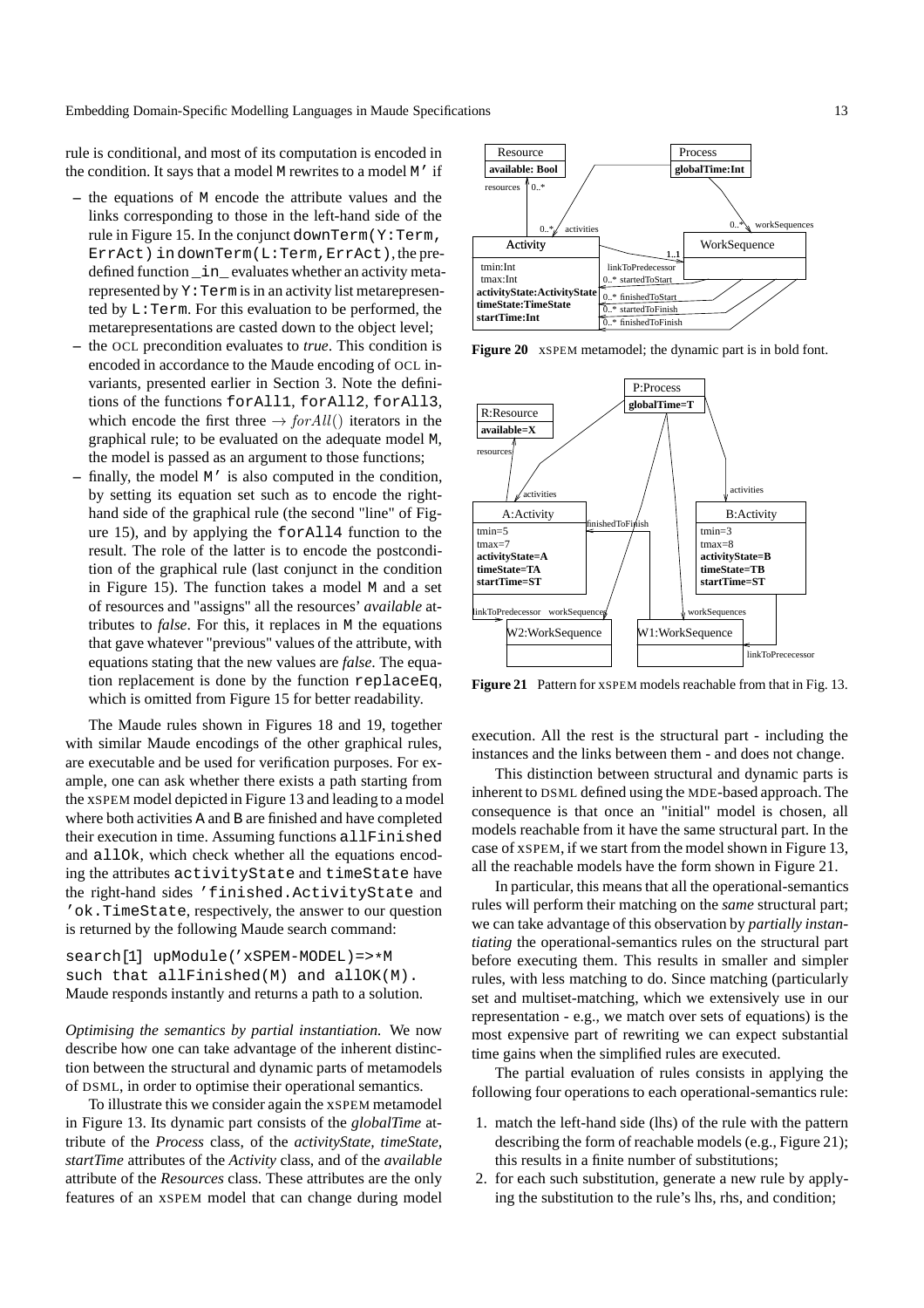```
rl
(eq 'globalTime['P.Process] = T:Term [none] .)
(eq 'activityState['A.Activity] =
   -<br>'notStarted.ActivityState [none] .)<br>q 'startTime['A.Activity] = 'O.Zero [none] .)
(eq 'startTime['A.Activity] =
(eq 'available['R.Resource] = 'true.Bool [none] .) =>
(eq 'globalTime['P.Process] = T:Term [none] .)
(eq 'activityState['A.Activity] =
 'inProgress.ActivityState [none] .)<br>eq 'startTime['A.Activity] = T:Term
(eq 'startTime['A.Activity] = T:Term [none] .)
(eq 'available['R.Resource] = 'false.Bool [none] .) .
```


- 3. perform all reductions and simplifications possible on the new "partially instantiated" rule; for example, a conjunct reduced to *true* in a rule's condition is removed, and a conjunct reduced to *false* eliminates the rule;
- 4. make the rule *context-free*; for this, find a maximal context  $C$  such that the rule obtained after the last step has the form  $C[hs'] \to C[rhs']$  if Cond, and replace the rule with the *non-contextual* rule  $\mathit{lhs}' \rightarrow \mathit{rhs}'$  if *Cond*, provided that the latter is indeed a rule and provided the fact that the contextual and the non-contextual rule induce the same matchings with the pattern of reachable models.

These operations are implemented by taking advantage of Maude's bultin metalevel functions for matching and reduction. They do not modify the rewrite relation starting from the chosen initial model, since Steps 1–3 are executed when the original operational-semantics rules are applied, and Step 4 explicitly checks that the matchings (hence, the rewritings) before and after the step are the same. What changes is the number of rules - one original operational-semantics rule possibly generates several simplified rules - but the number of rule applications for performing a given execution stays the same; it only involves simpler rules and less matching.

For the original rule shown in Figure 19, applying the four steps described above with the pattern shown on Figure 21 generates two rules: one for starting the activity  $A$  and the other one for starting the activity  $B$ . We show in Figure 22 the first rule (for  $A$ ), which is indeed much simpler that the original one; in particular, the simplified rule is unconditional: all the conjuncts in its condition were reduced to *true*, and it is context-free: its lhs/rhs are sets of equations, not modules.

Just for the sake of the example, we have tried both versions of the operational semantics on a model obtained from the one shown in Figure 13 by multiplying the *tmin* and *tmax* constants by 10 and then by 20. On the search command (Page 13) the optimised rules worked more than twice faster than the original ones (18s and 5m3s, against 41s and 11m58s).

#### **5 Semantics-Preserving Model Transformations**

Given two DSML  $\mathcal{L}_1$  and  $\mathcal{L}_2$ , each endowed with an operational semantics, and given a model transformation  $\phi$  between  $\mathcal{L}_1$  and  $\mathcal{L}_2$ , how to define the fact that the transformation *preserves* the operational semantics when translating from  $\mathcal{L}_1$  to  $\mathcal{L}_2$ ? When  $\mathcal{L}_1$  is a higher-level language,  $\mathcal{L}_2$  is a lower-level one, and  $\phi$  is a refinement between levels, semantical preservation means that the image in  $\mathcal{L}_2$  of any model in  $\mathcal{L}_1$  by the transformation does "at most as much" as the original, in the sense that to each execution of the copy there exists a "matching" execution of the original. This ensures that the refinement process does not add executions unaccounted for.

In this section we formalise the notion of semantics-preserving model transformation using a notion of *observational simulation* between *observational transition systems*. Observational transition systems are adequate for modelling operational semantics expressed in terms of model transformations because they allow for an emphasis on the "dynamic" part of models, that which changes during execution; and observational simulations compare executions with respect to the observations only. Another advantage of observational simulations is that they allow for one step of the higher-level semantics to match several steps of the lower-level one, which expresses a difference of "granularity" between the levels.

We propose a semidecision procedure to check semantical preservation. The procedure is complete: it detects all preservation violations, and may not terminate otherwise.

Thanks to its encoding of semantical preservation by an invariance property, the procedure also opens the possibility of using theorem-proving for invariance properties, also available in Maude [9,10], for proving that simulation holds.

We also give a version of the procedure that computes an encoding of all the executions of an instance of  $\mathcal{L}_1$  that "match" a given execution of the instance's image by  $\phi$ , which provides us with "execution traceability". We give examples based on our encodings of automata and xSPEM in Maude.

#### *5.1 Obervational Transition Systems*

Observational transition systems (OTS [8]) are transition systems together with an observation domain and an observation function that maps states to observations in the domain.

**Definition 11 (Observational Transition System)** An OTS is a tuple  $\langle A, a_0, \to, O, \omega \rangle$  where A is a nonempty, possibly infinite set of states;  $a_0 \in A$  is the initial state;  $\rightarrow \subseteq A \times A$  is the transition relation;  $O$  is a nonempty, possibly infinite set of observations;  $\omega : A \to O$  is the observation function.

An *execution* is a finite sequence of states  $\rho = a_0, \dots a_i \dots a_n$ such that for  $a_i \rightarrow a_{i+1}$  for  $i = 0, 1, ..., n-1$  (note that we do not require that executions start in the initial state). We denote the *length n* of an execution  $\rho = a_0, \dots a_i \dots a_n$  by  $len(\rho)$ ; hence, an execution of length 0 is a state. For a state a, we denote by  $exec(a)$  the set of executions  $\pi$  such that  $\pi(0) = a$ , and by  $exec(\mathcal{A})$  the set of executions  $exec(a_{ini})$ .

#### *5.2 From* DSML *to Observational Transition Systems*

We naturally identify a meta-model  $MM$  with the set of models that conform to it, and the operational semantics of a DSML of metamodel MM with a relation  $\rightarrow \subseteq M \rightarrow M \times M$ .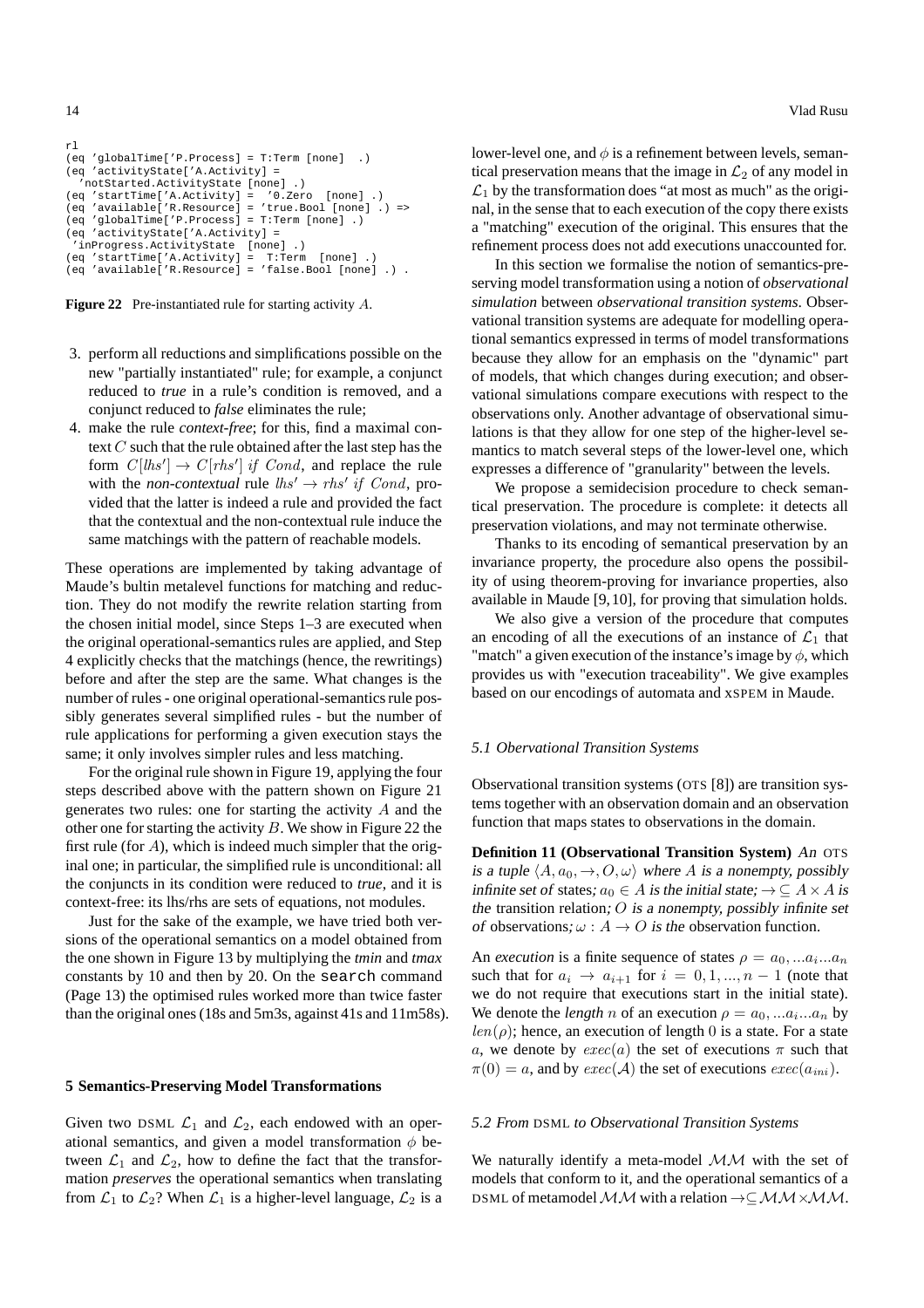

**Figure 23** Matching executions.

By choosing an "initial model"  $\mathcal{M}^0 \in \mathcal{MM}$  we obtain a transition system  $\langle M,M, M^0, \rightarrow \rangle$ , which expresses the execution of the model  $\mathcal{M}^0$  according to our DSML's semantics. An observational transition system can obtained, e.g, by defining an OCL query on  $MM$  which expresses the "part" of a model that "changes" during execution. For example, for the metamodel in Figure 3, we want to observe, say, the *trace* attribute of the *Automaton* class, which does change during execution. Assuming only one automaton per model of the metamodel, this can be written in OCL as Automaton.allInstances.trace.

#### *5.3 Matching and Observational Simulation*

**Definition 12 (matching)** *For*  $\text{OTS} = (A, a_{ini}, \rightarrow_A, O, \omega_A)$ *and*  $\mathcal{B} = (B, b_{ini}, \rightarrow_B, O, \omega_B)$  *and for two executions*  $\rho \in$  $exec(A)$  *and*  $\pi \in exec(B)$ *, we say that*  $\rho$  *is* matched *by*  $\pi$  *if there exists a function*  $\alpha$  :  $[0, \ldots, len(\rho)] \rightarrow \mathbb{N}$  *with*  $\alpha(0) = 0$ *and*  $\forall i \in [0, ..., len(\rho) - 1], \alpha(i + 1) \in {\alpha(i) + 1, \alpha(i)},$ *such that for all*  $i \in [0..len(\rho)], \omega_{\mathcal{A}}(\rho(i)) = \omega_{\mathcal{B}}(\pi(\alpha(i))).$ 

*Example 9* We illustrate matching executions in Figure 23. States with identical observations are connected with dashed lines. The function  $\alpha : [0, \ldots, 5] \rightarrow \mathbb{N}$  defined by  $\alpha(0..3) =$ 0 and  $\alpha(4) = 1$ ,  $\alpha(5) = 2$  ensures that the execution  $\rho$  (of length 5) is matched by the execution  $\pi$  (of length 2).

Our notion of matching in Def. 12 allows longer executions  $\rho$  to be matched by shorter ones  $\pi$ . This is useful for relating executions of DSML whose semantics have different granularities; if  $\mathcal{L}_2$  is a lower-level language than  $\mathcal{L}_2$ , one step of  $\mathcal{L}_1$  is expected to be implemented by several steps of  $\mathcal{L}_2$ .

**Definition 13 (observational simulation)** *Given two observational transition systems*  $A = (A, a_{ini}, \rightarrow_A, O, \omega_A)$  *and*  $\mathcal{B} = (B, b_{ini}, \rightarrow_B, O, \omega_B)$ *, we say that* A *is* observationally simulated by  $\beta$  *if for all executions*  $\rho \in exec(\mathcal{A})$  *there exists an execution*  $\pi \in \text{exec}(\mathcal{B})$  *such that*  $\rho$  *is matched by*  $\pi$ *.* 

#### *5.4 Semantical preservation and a procedure to check it*

We use observational simulations to define semantics-preserving model transformation connecting two instances of two DSML represented as OTS as suggested in Section 5.2.

**Definition 14 (semantics-preserving model transformation)** *Consider two* DSML  $\mathcal{L}_1, \mathcal{L}_2$  *with metamodels*  $\mathcal{MM}_i$  *and semantics*  $\rightarrow_i$ , for  $i = 1, 2$ . Assume an observation set O and

crl  $\langle \mathcal{M}, \mathcal{S} \rangle \Rightarrow \langle \mathcal{M}', \mathcal{S}' \rangle$ if  $\mathcal{M}', \mathcal{S}''$  := step2 $(\mathcal{M})$   $\wedge$  $\mathcal{S}' \colon = \{ \mathcal{M}'' \in \mathcal{S} \cup \text{step1}(\mathcal{S}) \mid \omega_1(\mathcal{M}'') = \omega_2(\mathcal{M}') \}$ 

**Figure 24** Rewrite rule for checking semantical preservation.

*observation functions*  $\omega_i$ , *for*  $i = 1, 2$  *having codomain O. We say that a model transformation*  $\phi$  *between*  $\mathcal{M}M_1$  *and*  $MM_2$  is semantics-preserving for the instances  $\mathcal{M}_1^0 \in \mathcal{MM}_1$ and  $\mathcal{M}_2^0$ , if  $\mathcal{M}_2^0 \in \phi(\mathcal{M}_1^0)$  and  $\langle \mathcal{MM}_2, \mathcal{M}_2^0, \rightarrow_2, O, \omega_2 \rangle$  is *observationally simulated by*  $\langle M M_1, \mathcal{M}_1^0, \rightarrow_1, O, \omega_1 \rangle$  *.* 

To check semantical preservation in Maude, we write two functions step1 and step2, which take a set of models in  $MM_1$  and in  $MM_2$ , respectively, and apply one step of the operational semantics of  $MM_1$  and of  $MM_2$ , respectively.

We then write the conditional rewrite rule in Figure 24. Here, any pair  $\langle \mathcal{M}, \mathcal{S} \rangle$  is rewritten to a pair  $\langle \mathcal{M}', \mathcal{S}' \rangle$  where

- **–** M′ is *some* 1-step successor of M according to the operational semantics of  $MM$ . This is done by the matching equation  $\mathcal{M}', \mathcal{S}'' \colon = \text{step2}(\mathcal{M})$  in the rule's condition;
- **–** S ′ is the subset of the models in S∪step1(S) whose observation according to  $\omega_1$  equals the observation  $\omega_2(\mathcal{M}')$ .

Our procedure consists in performing the Maude command:

(‡) search  $\langle \mathcal{M}_2^0, \mathcal{M}_1^0 \rangle \Rightarrow * \langle \mathcal{M}, \emptyset \rangle$ .

**Proposition 4 (semantical preservation)** *A model transfor*mation  $\varphi$  is semantics-preserving for  $\mathcal{M}^0_1$  and  $\mathcal{M}^0_2 \in \phi(\mathcal{M}^0_1)$ if and only if  $\omega_1(\mathcal{M}^0_1) = \omega_2(\mathcal{M}^0_2)$  and the command  $(\ddagger)$  fails.

Proposition 4 states the correctness of our procedure. Completeness follows from the completeness of Maude's search command: if a term  $\langle M, \emptyset \rangle$  is reachable then it will be found.

*Towards theorem proving.* Our procedure also suggests an approach based on inductive theorem proving to show that a simulation does hold, i.e., that a model transformation preserves operational semantics: inductively prove that terms of the form  $\langle \mathcal{M}, \emptyset \rangle$  cannot be reached from  $\langle \mathcal{M}_2^0, \mathcal{M}_1^0 \rangle$  by the rule in Fig. 24, using, e.g., Maude's prover [9] and techniques for proving invariants [10]. This is left for future work.

*Example 10* We illustrate the procedure on an example based on automata. Let  $\mathcal{L}_1$  be the language of automata possibly with silent transitions, whose metamodel  $\mathcal{MM}_1$  is shown in Fig. 3 (without the OCL invariant) and whose operational semantics  $\rightarrow_1$  is given by the rule depicted in Fig. 8. Let  $\mathcal{M}^0_1$  be the automaton model depicted in Fig. 4. The Maude representations of the metamodel, operational semantics, and model are shown in Figs. 5 (without the OCL invariant), 9, and 6.

Let  $\mathcal{L}_2$  be the language of automata without silent transitions, having metamodel  $\mathcal{MM}_2$  shown in Fig. 3. Its operational semantics  $\rightarrow_2$  is also given by the rule in Figure 4. Let  ${\cal M}^0_2$  be essentially the same automaton model as that depicted in Figure 4, except that the label of  $t_2$  is "b" rather than "".

In order to turn the transition systems  $\langle \mathcal{MM}_i, \mathcal{M}_i^0, \rightarrow_i \rangle$ (for  $i = 1, 2$ ) into observational transition systems, we consider the observation domain  $O$  of Strings, and the observation functions that to each model associates the trace attribute of the Automaton class, which changes during execution.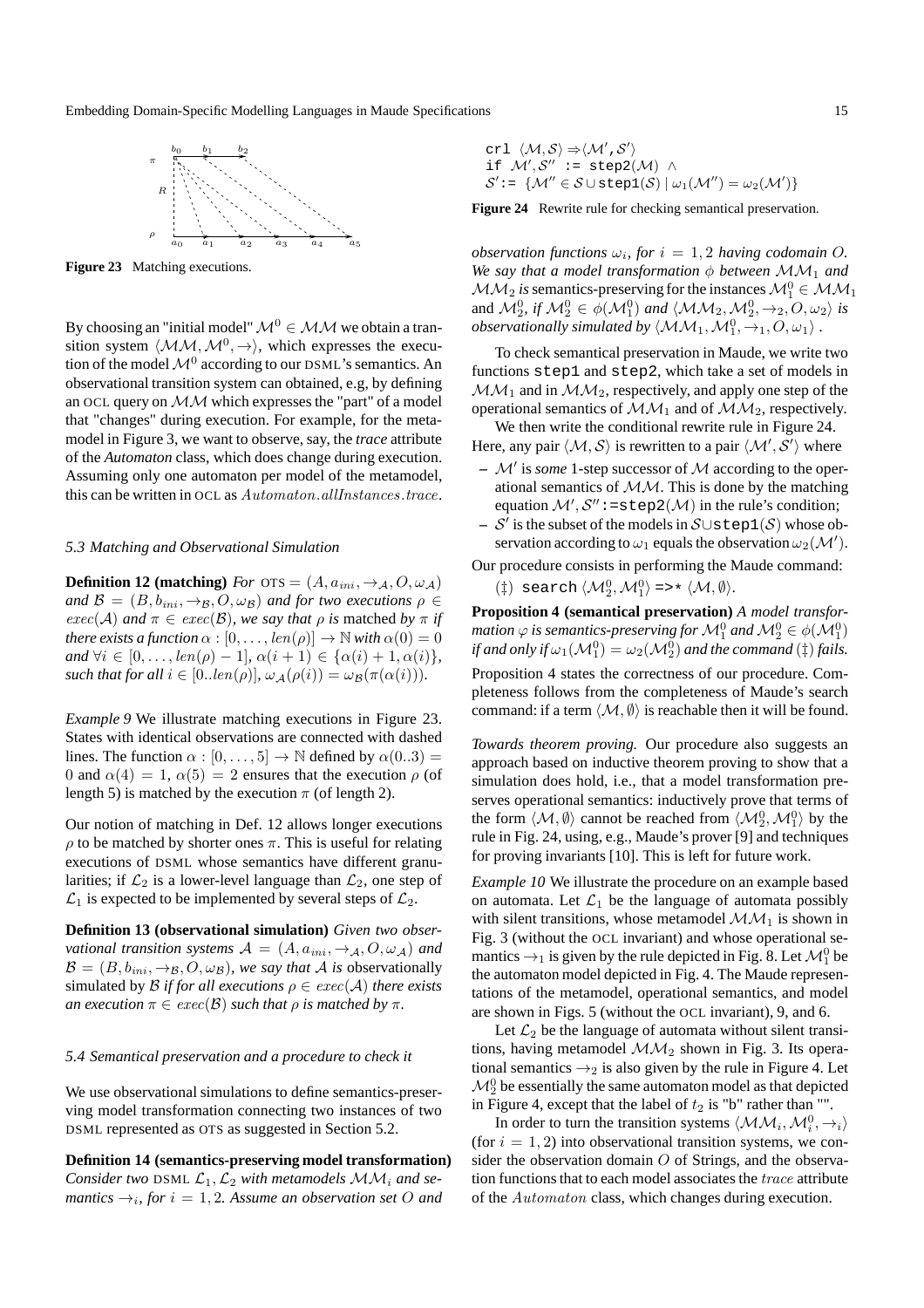16 Vlad Rusu

What is missing in order to illustrate our semantics-preservation checking procedure is a model transformation between  $\mathcal{L}_1$  and  $\mathcal{L}_2$ . This shall be the operation of silent transition elimination, partially illustrated by the graphical rule shown in Fig. 11 and corresponding Maude rule in Fig. 12.

In order to check whether silent transition elimination  $\phi$  is semantics-preserving for the instances  $\mathcal{M}_1^0 \in \mathcal{MM}_1$ and  $\mathcal{M}_2^0 = \phi(\mathcal{M}_1^0) \in \mathcal{MM}_2$  (cf. Definition 14) we use the Maude command search  $\langle \mathcal{M}_2^0, \mathcal{M}_1^0 \rangle$  =>\*  $\langle \mathcal{M}, \emptyset \rangle$ . The command does find a solution - meaning that  $\phi$  fails to preserve operational semantics according to Definition 14.

The command also provides us with a path to the solution. By examining the path we realise the error in the model transformation: the automaton  $\mathcal{M}_2^0$  can have the trace "ab" by an execution  $\rho$  of length 2, but  $\mathcal{M}_1^0$  cannot: it needs a matching execution of length 3 starting from its initial state, including firing the silent transition. This violates observational simulation/semantical preservation as we defined it, since we only allow longer executions  $\rho$  to be matched by shorter ones  $\pi$ . The origin of the error lies in the fact that silent transition elimination may generate several initial states - if the initial state of its input is the origin of a silent transition.

This example demonstrates that our procedure finds semantical-preservation errors in model transformations. The next section contains another example, and shows that the procedure can be adapted to solve the "execution tracing" problem.

#### *5.5 Execution tracing*

We consider a model transformation of xSPEM to *hierarchical extended state machines* (HESM, which are quite similar to the state machine diagrams of UML). Briefly, a transition can be fired if its origin state is active and if its guard (if present) evaluates to true; when a transition is fired, the assignments (if any) of the transition to the HESM's variables are performed, and the transition's destination state becomes active. A macro-state is a state containing a HESM. A transition originating in a macro-state is an abbreviation for a set of transitions with origins in all states of the macro-state. A parallel composition of HESM with shared variables consists in interleaving the firing of the transitions of the two HESM.

The effect of our transformation on a model consisting of a process  $P$  and a single activity  $A$ , whose worksequence has all its links empty, is shown in Figure 25. It consists of two HESM, among which the top one represents the process  $P$ incrementing the variable *globalTime* starting from zero.

The bottom one encodes the activity's execution starting from the initial state (*A.activityState = notStarted*, *A.timeState = undefined*). The transition labelled *start-A* encodes the starting of the activity: the variable *startTime* records the current value of *globalTime*, and *A.activityState* is set to *inProgress*.

Up to this point our transformation does only the obvious. We now consider the following *refinement* of the xSPEM model: activities are now *tasks*, there is a notion of task *speed*,



Figure 25 HESM encoding one Process P with one Activity A.

and our refinement "attempts" to avoid finishing a task too early or too late. Hence, one time unit before execution time reaches A.tmin the task is *slowed down*; after A.tmin is reached the speed of the task becomes *normal*; and one time unit before the time reaches A.tmax the task is *sped up*.

Eventually, the task completes its execution, and its variable *A.timeState* is set to one of among the values *tooEarly*, *ok*, or *tooLate*, depending on the time it took to complete. This is encoded by the three transitions originating in the macro-state (depicted as a rectangle with a dashed contour).

The general transformation from xSPEM to HESM encodes activities as the machine shown in Figure 25, possibly with more complex guards and assignments of transitions "starting" and "stopping" the activity, to take into account the states of the activities and resources that an activity is linked to.

Consider now the  $x$ SPEM model  $M$  that consists only of the process P, activity A, and works equence  $W_2$  in Figure 13. Its transformation to HESM is that represented in Figure 25 with *tmin =5* and *tmax=7*. We now consider the following execution of the HESM in Figure 25, which we describe only *via* the labels of the transitions that it fires in sequence:

#### *start-A (tick\*4) slowDown-A tick speedNormal-A stop-A-ok*

We wish to trace back this execution to an xSPEM execution that matches in the sense of Definition 12. The answer depends on the observations functions on xSPEM and HESM.

For the case where the observation functions observe all the attributes in xSPEM, and all the (homonymous) variables in HESM, the answer is the unique execution

#### *start (tick\*5) stop-ok*

which we have described via the rules that are executed. Here, we have denoted by *tick* the rule in Figure 14, by *start* the rule in Figure 15, and by *stop-ok* the middle rule in Figure 16.

For other observation functions there may be also other matching executions. For example, if we choose not to observe in xSPEM and HESM the *globalTime* and *startTime* attributes and homonymous variables, then another matching execution inserts six *tick* actions between *start* and *stop-ok*.

For such simple examples it is easy to find the matching executions, but for more involved ones automation is neces-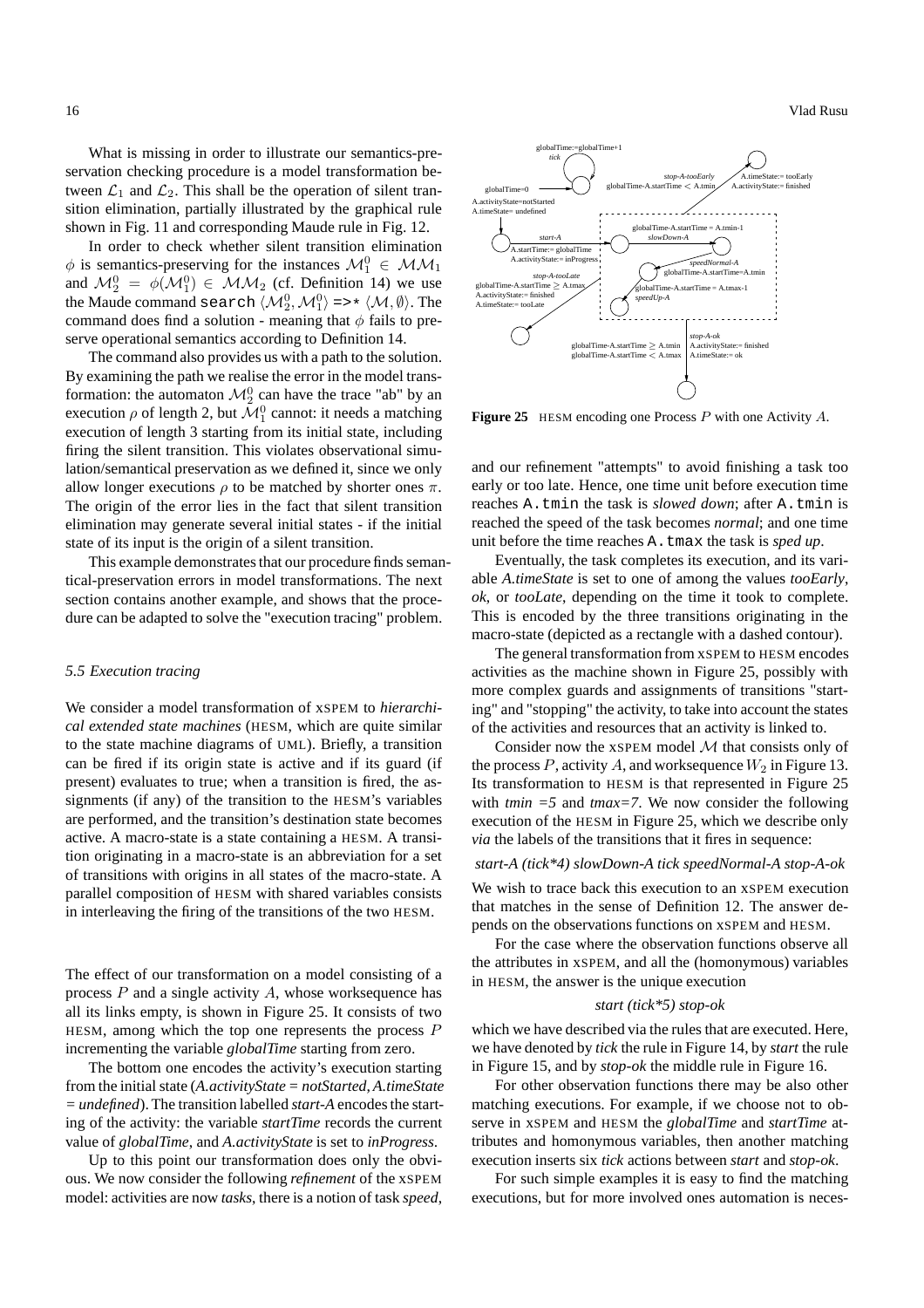crl  $\langle k, s \rangle \Rightarrow \langle k + 1, s' \rangle$ if  $s', S := \{ \mathcal{M}'' \in \{ \{ s \} \cup \text{step2}(\{ s \}) \mid \omega_2(s') = \omega_1(\rho(k+1)) \}$ 

Figure 26 Rewrite rule for tracing executions.

sary. This is achieved by a variant of our procedure for checking semantical preservation discussed earlier in this section.

For a sequence  $\pi = \pi(0) \cdots \pi(i) \cdots \pi(n)$  we denote by stuttering( $\pi$ ) the set  $\{(\pi(0))^+ \cdots \pi(i)^+ \cdots (\pi(n))^+\}$ , obtained by replicating each element of  $\pi$  finitely many times.

**Proposition 5** *Consider two* OTS  $\langle M_1, M_1^0, \rightarrow_1, O, \omega_1 \rangle$ and  $\langle$  MM<sub>2</sub>, M<sub>2</sub><sup>0</sup>,  $\rightarrow$ <sub>2</sub>, O,  $\omega$ <sub>2</sub> $\rangle$  such that  $\omega_1(\mathcal{M}^0_1) = \omega_2(\mathcal{M}^0_2)$ and an execution  $\rho \in exec(\mathcal{M}_2^0)$ . Consider also the rule *in Figure 26 and the tree generated by the search command* (‡) search  $\langle \rho(0), \mathcal{M}_1^0 \rangle \Longrightarrow \langle \rho(len(\rho)), s \rangle$ 

*Then, for every path in the tree, its projection on the second component belongs to the set stuttering* $(\pi)$ *, for some execu-* $\phi$   $\pi \in \text{exec}(\mathcal{M}_1^0)$  *that matches the execution*  $\rho$ *. Recipro-* $\textit{cally, for every execution } \pi \in \textit{exec}(\mathcal{M}_1^0) \textit{ that matches the}$ *execution* ρ*, there exists a path in the tree whose projection on the second component belongs to the set stuttering* $(\pi)$ *.* 

The reason why sequences in  $stuttering(\pi)$  (not *the* matching execution  $\pi$ ) occur in Proposition 5 is that  $\pi$  may be shorter that  $\rho$  - it may "stutter" when  $\rho$  takes a step. However, it is easy to reconstruct an execution  $\pi$  from a sequence in stuttering( $\pi$ ), by trying to execute the sequence on the transition system for which  $\pi$  is supposed to be an execution.

#### **6 Conclusion, Related, and Future Work**

We propose a formal approach for defining and analysing Domain-Specific Modelling Languages. The approach is based on representing metamodels and models as Maude specifications, and on representing model transformations (which define the operational semantics of DSML as well as translations between DSML) as rewrite rules between Maude specifications, also expressible in Maude thanks to its reflectiveness.

This provides us, on the one hand, with abstract definitions of the MDE concepts used for defining DSML, which naturally capture their intended meaning; and, on the other hand, with equivalent executable definitions for those concepts, which can be used by Maude for formal verification. Theoretical results given in the paper state that all DSML whose semantics is computable can be defined using our approach.

Better execution and verification performances are obtained thanks to an optimisation that we propose, which is applied before execution/verification, and which consists of a form of partial evaluation of the rules that preserve the graph of reachable models starting from a given initial model. The optimisation takes advantage of the inherent distinction between structural and dynamic parts in DSML's metamodels.

We also propose a definition for the notion of semanticspreserving model transformations, which are translations between DSML that preserve operational semantics. We give a semidecision procedure, also implemented in Maude, for checking the semantics-preserving nature of a model transformation, and a version of the procedure for solving the "execution tracing" problem. We illustrate the approach on two examples: a simple one: finite automata, and a more elaborate one: xSPEM, a timed language for executing activities constrained by time, precedence, and resource constraints.

*Related Works.* The closest related works are [11] and [12], who propose different encoding of metamodels, models, and model transformations in Maude. The main difference is that we encode metamodels as MEL specifications, while [11] base their representation on an object-oriented extension of Maude, and [12] use Maude sorts. This also induces differences in the way models and model transformations are represented.

We believe that our approach exploits better some of the simplest constructions of Maude: order-sorted specifications and their semantics based on algebras. We also study semantics preserving model transformations and execution tracing, which (to our knowledge) are new for DSML in Maude. The optimisation of operational based on partial evaluation is also new. On the other hand, [11,12] are more advanced in practical terms; their tools are integrated in the ECLIPSE environment, they propose user-friendly languages for users to define operational semantics, including real-time semantics [18,19]; and they have performed significant case studies.

Among the many related works, graph transformations are formal modelling languages that have been used for defining semantics of DSML and of model transformations [20, 21,22,23,24]. An advantage of Maude with respect to these approaches is that they abstract away from attribute values, whereas Maude is expressive enough to take into account attribute values as well as OCL constraints on them.

Another line of work based on theorem proving exploits type theory for formalising MDE artifacts, including a notion of correctness for model transformations [25,26,27].

Yet another, different approach is taken by the Kermeta framework<sup>5</sup>, where methods written in an imperative language (also called Kermeta) language are *weaved* in a metamodel to make its underlying models executable [28]. This approach is not (yet) formalised, but it is much more readily accessible to MDE practitioners who wish to define a DSML.

The present paper builds on our earlier work [3]. In addition to the representations of models, metamodels, and conformance from [3] we also study here operational semantics and model transformations, as well as semantical preservation and execution tracing for model transformations.

The paper [29] is a preliminary version of the present paper. The main additions with respect to [29] are the addition of the xSPEM example, the optimisation of operational semantics rules based on partial evaluation, the study of execution tracing, and more detailed proofs.

The problem of tracing executions from a given target back to a domain-specific language has been addressed in several papers of the MDE community [30,31,32]. A formal

<sup>5</sup> http://www.kermeta.org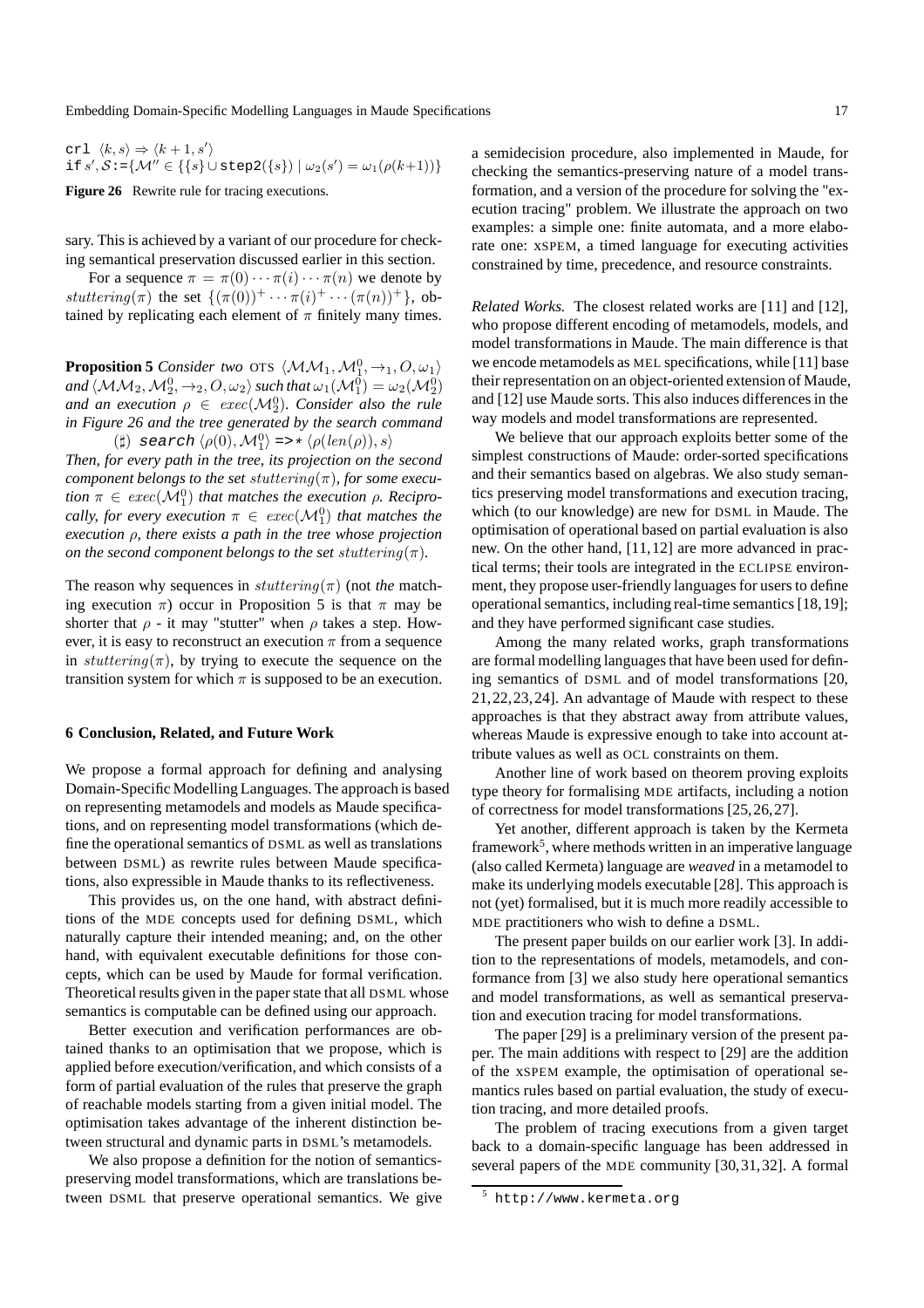notion of execution tracing is the object of [33]; the difference between [33] and the present paper is that [33] uses a different notion of execution matching - for example, it requires users to explicity define a relation beween states of transition systems, whereas in the present paper the relation is more conveniently induced by equality of observations on observational transition systems. From a more practical point of view, [33] is based on defining DSML in the Kermeta framework, which is a well-accepted, user-friendly framework for DSML definition, whereas our Maude approach needs better interfaces in order to become acceptable by nonexpert users.

In particular, we are working on a model-transformation language for operational semantics definition, which shall combine declarative features (rewrite rules) with imperative ones (loops, conditions, and assignments), and on the automatic mapping of the language to Maude code.

#### **References**

- 1. G. D. Plotkin. A structural approach to operational semantics, 1981.
- 2. M. Clavel, F. Durán, S. Eker, P. Lincoln, N. Martí-Oliet, J. Meseguer, and C. L. Talcott. *All About Maude, A High-Performance Logical Framework*, volume 4350 of *Lecture Notes in Computer Science*. Springer, 2007.
- 3. M. Egea and V. Rusu. Formal executable semantics for conformance in the MDE framework. *Innovations in Systems and Software Engineering*, 6:73–81, 2010.
- 4. J. Meseguer. Membership algebra as a logical framework for equational specification. In Francesco Parisi-Presicce, editor, *WADT*, volume 1376 of *Lecture Notes in Computer Science*, pages 18–61. Springer, 1997.
- 5. B. Combemale, X. Crégut, P.-L. Garoche, and X. Thirioux. Essay on semantics definition in MDE - an instrumented approach for model verification. *Journal of Software*, 4(9):943– 958, 2009.
- 6. Software & systems process engineering metamodel specification (SPEM). http://www.omg.org/spec/SPEM/2.0/.
- 7. The object constraint language. http://www.omg.org/spec/OCL.
- 8. K. Ogata and K. Futatsugi. Simulation-based verification for invariant properties in the ots/cafeobj method. *Electr. Notes Theor. Comput. Sci.*, 201:127–154, 2008.
- 9. M. Clavel, M. Palomino, and A. Riesco. Introducing the ITP tool: a tutorial. *J. Universal Computer Science*, 12(11):1618– 1650, 2006.
- 10. V. Rusu. Combining narrowing and theorem proving for rewriting-logic specifications. In *Tests and Proofs*, volume 6143 of *Lecture Notes in Computer Science*, pages 135–150, 2010.
- 11. J.E. Rivera, F. Durán, and A. Vallecillo. Formal specification and analysis of domain specific languages using Maude. *Simulation: Transactions of the Society for Modeling and Simulation International*, 85(11 - 12):778–792, 2009.
- 12. A. Boronat and J. Meseguer. An algebraic semantics for MOF. *Formal Aspects of Computing*, 22(3-4):269–296, 2010.
- 13. M. Egea. *An executable formal semantics for* OCL *with aopplications to model analysis and validation*. PhD thesis, Universidad Complutense de Madrid, 2008.
- 14. M. Gogolla and M. Richters. Transformation rules for UML class diagrams. In Jean Bézivin and Pierre-Alain Muller, editors, *UML*, volume 1618 of *Lecture Notes in Computer Science*, pages 92–106. Springer, 1998.
- 15. J. Bergstra and J. Tucker. Characterization of computable data types by means of a finite equational specification method. In *International Conference on Automata, Languages and Programming*, volume 81 of *Lecture Notes in Computer Science*, pages 76 – 90, 1980.
- 16. M. Clavel, F. Durán, S. Eker, S. Escobar, P. Lincoln, N. Martí-Oliet, J. Meseguer, and C.L. Talcott. Unification and narrowing in maude 2.4. In Ralf Treinen, editor, *RTA*, volume 5595 of *Lecture Notes in Computer Science*, pages 380–390. Springer, 2009.
- 17. R. Bendraou, B. Combemale, X. Crégut, and M.-P. Gervais. Definition of an eXecutable SPEM2.0. In *14th APSEC*, Japan, December 2007. IEEE Computer Society.
- 18. J.E. Rivera, C. Vicente-Chicote, and A. Vallecillo. Extending visual modeling languages with timed behavior specifications. In Antonio Brogi, João Araújo, and Raquel Anaya, editors, *CIbSE*, pages 87–100, 2009.
- 19. A. Boronat and P. Ölveczky. Formal real-time model transformations in MOMENT2. In David S. Rosenblum and Gabriele Taentzer, editors, *FASE*, volume 6013 of *Lecture Notes in Computer Science*, pages 29–43. Springer, 2010.
- 20. J. de Lara and H. Vangheluwe. Defining visual notations and their manipulation through meta-modelling and graph transformation. *Journal of Visual Languages and Computing*, 15(3- 4):309–330, 2006.
- 21. A. Agrawal, G. Karsai, S. Neema, F. Shi, and A. Vizhanyo. The design of a language for model transformations. *Software and System Modeling*, 5(3):261–288, 2006.
- 22. G. Csertán, G. Huszerl, I. Majzik, Z. Pap, A. Pataricza, and D. Varró. VIATRA - visual automated transformations for formal verification and validation of UML models. In *ASE*, pages 267– 270. IEEE Computer Society, 2002.
- 23. G. Rangel, L. Lambers, B. König, H. Ehrig, and P. Baldan. Behavior preservation in model refactoring using DPO transformations with borrowed contexts. In Hartmut Ehrig, Reiko Heckel, Grzegorz Rozenberg, and Gabriele Taentzer, editors, *ICGT*, volume 5214 of *Lecture Notes in Computer Science*, pages 242– 256. Springer, 2008.
- 24. D. Bisztray, R. Heckel, and H. Ehrig. Verification of architectural refactorings: Rule extraction and tool support. *ECEASST*, 16, 2008.
- 25. I. Poernomo. The meta-object facility typed. In Hisham Haddad, editor, *SAC*, pages 1845–1849. ACM, 2006.
- 26. I. Poernomo and J. Terrell. Correct-by-construction model transformations from partially ordered specifications in coq. In Jin Song Dong and Huibiao Zhu, editors, *ICFEM*, volume 6447 of *Lecture Notes in Computer Science*, pages 56–73. Springer, 2010.
- 27. C. Fiorentini, A. Momigliano, M. Ornaghi, and I. Poernomo. A constructive approach to testing model transformations. In *Theory and Practice of Model Transformations (ICMT'10)*, pages 77–92, 2010.
- 28. P.-A. Muller, F. Fleurey, and J.-M. Jézéquel. Weaving executability into object-oriented meta-languages. In *MoDELS*, volume 3713 of *Lecture Notes in Computer Science*, pages 264– 278. Springer, 2005.
- 29. V. Rusu. Embedding domain-specific modelling languages into Maude specifications. *ACM Software Engineering Notes*, 36(1), 2011.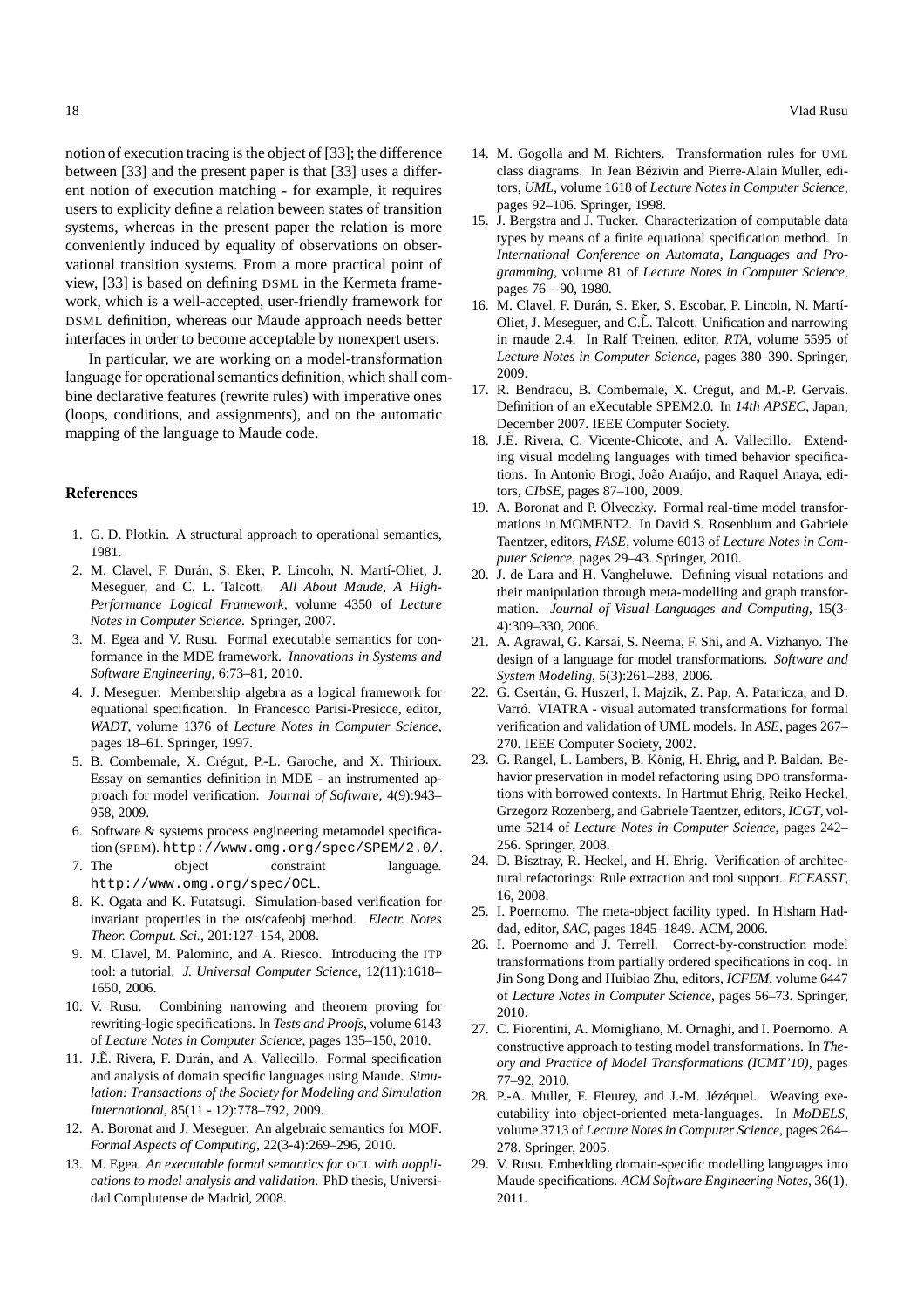- 30. A. Hegedüs, G. Bergmann, I. Ráth, and D. Varró. Backannotation of simulation traces with change-driven model transformations. In *SEFM'10*, September 2010.
- 31. E. Guerra, J. de Lara, A. Malizia, and P. Dnaz. Supporting useroriented analysis for multi-view domain-specific visual languages. *Information & Software Technology*, 51(4):769?784, 2009.
- 32. J. Moe and D.A. Carr. Understanding distributed systems via execution trace data. In *Proceedings of the 9th International Workshop on Program Comprehension IWPC'01*. IEEE Computer Society, 2001.
- 33. B. Combemale, L. Gonnord, and V. Rusu. A generic tool for tracing executions back to a dsml's operational semantics. In Robert B. France, Jochen Malte Küster, Behzad Bordbar, and Richard F. Paige, editors, *ECMFA*, volume 6698 of *Lecture Notes in Computer Science*, pages 35–51. Springer, 2011.

#### **Appendix: additional proofs**

**Lemma 1**  $[\text{MEL}(\mathcal{MM})]=\{(\text{MEL}_{\mathcal{MM}}(\mathcal{M}))|\mathcal{M}:\mathcal{MM}\}.$ 

*Proof* For the  $\subseteq$  inclusion, from any  $A \in [\text{MEL}(\mathcal{M}\mathcal{M})]$  we shall build a model M of MM such that  $(\text{MEL}_{MM}(M)) =$ A. Then,  $A \in [\text{MEL}(\mathcal{M}\mathcal{M})]$  implies  $A \models \text{OCL}_{\text{MEL}}(\mathcal{M}\mathcal{M})$  = true - because all algebras of a specification satisfy the equations of the specification. Finally, since  $A = |MEL_{MM}(M)|$ we obtain  $(\text{MEL}_{\mathcal{MM}}(\mathcal{M})) \models \text{OCL}_{\text{MEL}}(\mathcal{MM}) = true$ , which by Definition 7 is just the expected conclusion  $M$  ::  $MM$ .

To build M from A, for each proper sort c of MEL( $\mathcal{MM}$ ), we consider its interpretation  $A(c)$ , and let the elements of  $A(c)$  be the objects of the class c in the model M. We let the attribute values for those objects, as well as the links between the objects, to have values equal according to the algebra  $A$ .

To conclude the  $\subseteq$  inclusion we have to show that M is indeed a model of  $MM$  and that  $[MEL_{MM}(M)] = A$ .

- $-$  *M* is a model of *MM* because its objects, their attributes, and the links between them are valued according to an algebra A of MEL $(\mathcal{M}\mathcal{M})$  that satisfies Definition 2. Note that the requirement that our model  $M$  is finite is ensured by the second item of Definition 2, and the requirement that its sets if objects of classes from different inheritance hierarchies must be disjoint is ensured by the third item;
- $|\text{MEL}_{\mathcal{M}\mathcal{M}}(\mathcal{M})| = A$  because, again, the constants denoting objects of  $M$ , the functions denoting attributes of objects/links between objects are valued according to A.

 $\supseteq$ : consider a model M such that  $M$  :: MM. To show that  $(\text{MEL}_{MM}(\mathcal{M})) \in [\text{MEL}(\mathcal{M}\mathcal{M})]$  we show  $(\text{MEL}_{MM}(\mathcal{M}))$ satisfies Definition 2. First, by construction, the specification  $MEL_{\mathcal{MM}}(\mathcal{M})$  imports  $MEL(\mathcal{MM})$ , hence, it also imports the specifications for the basic types, and as  $[MEL<sub>MM</sub>(M)]$ is an initial algebra, its restriction to the basic types is also initial. Second, the interpretations of sorts of  $(\text{MEL}_{\text{MM}}(\mathcal{M}))$ denoting classes of MM are indeed finite, namely, they consist of the finitely many constants declared in  $MELMM(M)$ . Third, sorts that are in distinct connected components according to the subsorting relation are indeed interpreted by disjoint sets, since they correspond to objects of classes in disjoint inheritance hierachies. Fourth, the sets of the form  $Set{c}$  are indeed intepreted as finite sets of elements of sort c, because  $MEL_{MM}(M)$  includes the definitions of the sorts  $Set{c}$ , hence,  $(MEL<sub>MM</sub>(M))$  interprets them according to their initial algebra. Finally,  $[MEL<sub>MM</sub>(M)]$  interprets the constants c.allInstances as required by Definition 2, because those constants are equated in MEL<sub>MM</sub> $(M)$  to the respective sets of all constants (of sort *c*). This concludes the proof.  $\Box$ 

**Lemma 2** There is a bijection between the set  $\{MEL_{MM}(M) |$  $M : M \setminus M$  and the metamodel's semantics  $[\text{MEL}(\mathcal{M}|\mathcal{M})]]$ .

*Proof* using Lemma 1 it is enough to show that there is bijection between the sets of specifications  $\{MEL_{MM}(M)|M\}$ :  $MM$  and the set of their semantics  $\{(\text{MEL}_{MM}(M))|\mid M: \ldots\}$  $MM$ . For this, consider the mapping that to each specification associates its initial algebra. It is obviously a surjection between our two sets. To prove its injectiveness, we note that different models  $\mathcal{M}_1$ ,  $\mathcal{M}_2$  conforming to  $\mathcal{M}\mathcal{M}$  have at least two distinct objects, or different values for the same attribute of an object, or different links between objects. Hence, the specifications MEL<sub>MM</sub> $(\mathcal{M}_1)$ , MEL<sub>MM</sub> $(\mathcal{M}_2)$  differ either in their constant declarations or in their equation sets (or both). Since by construction there are no equations in specifications of the form  $MEL<sub>MM</sub>(M)$  between the constants denoting objects, the initial algebra of MEL $_{\mathcal{M}\mathcal{M}}(\mathcal{M})$  interprets sorts as the constants defined of the respective sorts in  $MEL<sub>MM</sub>(M)$ , and interprets the functions between sort interpretations as defined by the equations of MEL $_{\mathcal{MM}}(\mathcal{M})$ . Hence, for different models  $\mathcal{M}_1$ ,  $\mathcal{M}_2$  of  $\mathcal{MM}$ , either the sort intepretations or the functions intepretations (or both) differ, hence, we obtain  $(\text{MEL}_{\mathcal{M}\mathcal{M}}(\mathcal{M}_1)) \neq (\text{MEL}_{\mathcal{M}\mathcal{M}}(\mathcal{M}_2))$ .  $\Box$ 

Lemma 3 For each metamodel MM, there is a MEL specifi*cation denoted by* Models<sub>MM</sub>, where a sort  $Models_{MM}$  *is defined, whose interpretation in the algebra*  $(Models_{MM}$ *is in bijection with the set*  $\{MEL_{MM}(M) | M: M M\}.$ 

*Proof* We use the fact that MEL is reflective: there exists a MEL specification called Meta-Module, where all MEL specifications (including itself) are reflected as *terms* of a certain sort called Module. We then write in Maude a specification Models $_{MM}$  extending Meta-Module, where we define a subsort  $Models_{MM}$  of Module, which is interpreted as the set  $\{\overline{\text{MEL}_{MM}(M)} \mid M :: MM\}$  in the initial algebra of the specification Models $_{\mathcal{M}\mathcal{M}}$  - here,  $\overline{\text{MEL}_{\mathcal{M}\mathcal{M}}(\mathcal{M})}$ is the *term* of Models $_{\mathcal{MM}}$  that reflects MEL $_{\mathcal{MM}}(\mathcal{M})$ . The sort  $Models_{MM}$  is defined using a conditional *membership*, whose condition checks that our conformance checking procedure from [3] returns true<sup>6</sup>. Finally, the injectiveness of reflection ensures that the sets  $\{MEL_{MM}(M) | M : : MM\}$ and  $\{\overline{\text{MEL}_{MM}(M)} \mid M : M \cup M\}$  are in bijection.

 $6$  The condition implicitly checks that M is of metamodel MM; these checks are performed by Maude's parser and typechecker.